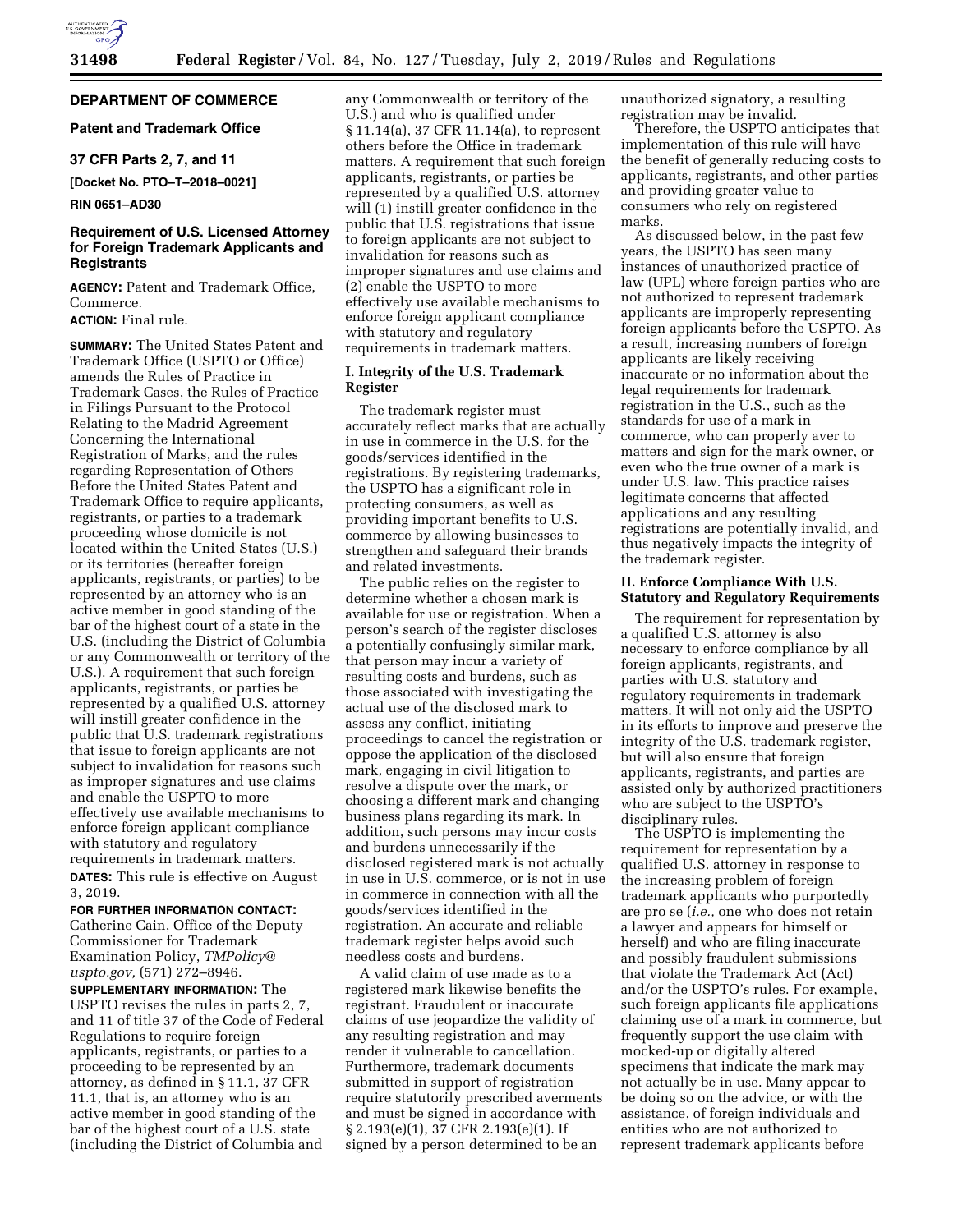the USPTO. This practice undermines the accuracy and integrity of the U.S. trademark register and its utility as a means for the public to reliably determine whether a chosen mark is available for use or registration, and places a significant burden on the trademark examining operation.

# *Current Mechanisms and Sanctions are Inadequate*

(1) *Show-Cause Authority:* Under 35 U.S.C. 3(b)(2)(A), the Commissioner for Trademarks (Commissioner) possesses the authority to manage and direct all aspects of the activities of the USPTO that affect the administration of trademark operations. The Commissioner may use that authority to investigate and issue an order requiring an applicant to show cause why the applicant's representative, or the applicant itself, should not be sanctioned under § 11.18(c), 37 CFR 11.18(c), for presenting a paper to the USPTO in violation of § 11.18(b), 37 CFR 11.18(b). However, given the location of foreign applicants and those acting on their behalf, as well as potential language barriers, the showcause authority has rarely been successful in resolving the underlying issues. Although all those who sign documents in trademark matters before the USPTO do so subject to criminal penalties for knowing and willful false statements made to a government agency under 18 U.S.C. 1001, the criminal perjury prosecution option under 18 U.S.C. 1001 is similarly difficult to enforce against those who are not subject, or are not easily subject, to U.S. jurisdiction. Further, proof to support such sanctions under § 11.18 is often difficult to obtain. For these primary reasons, when a foreign applicant fails to comply with statutory and regulatory requirements in ex parte examination, it has been challenging and, in some cases, impossible for the Commissioner to use her show-cause authority to impose the sanctions available under § 11.18(c).

(2) *USPTO Disciplinary Authority Under 35 U.S.C. 32:* Requiring foreign applicants, registrants, and parties to retain U.S. counsel in all trademark matters before the USPTO will likely reduce the instances of UPL and misconduct. In addition, when UPL and/or misconduct does occur, requiring foreign applicants, registrants, and parties to retain U.S. counsel will

enable the Office of Enrollment and Discipline (OED) to more effectively pursue those who are engaged in UPL and/or misconduct. OED's disciplinary jurisdiction extends to a "Practitioner," as that term is defined in § 11.1, 37 CFR 11.1, or a non-practitioner who offers legal services to people seeking to register trademarks with the USPTO. For practitioners, OED may investigate and institute formal disciplinary proceedings, which can result in discipline of the practitioner, including: (1) Exclusion from practice before the Office; (2) suspension from practice before the Office; (3) reprimand or censure; or (4) probation.

When formal discipline is issued against a U.S. practitioner, OED may also notify other federal agencies and the U.S. state bar(s) where the practitioner is licensed and/or authorized to practice law, as appropriate. A number of states have criminal statutes penalizing UPL. Depending on the state, the state bar, consumer-protection arm of the state's attorney office, and/or state consumerprotection agency may investigate UPL and take action to protect the public. Additionally, consumer-protection organizations and law-enforcement agencies can investigate possible civil or criminal fraud at the federal and state level. OED's ability to refer a disciplinary matter to a state bar for further action or to a federal or state consumer-protection agency, or lawenforcement agency, thus effectively deters disciplined practitioners from violating the terms of their disciplinary orders.

However, the threat of a claim of UPL has not been equally effective with foreign applicants and the unqualified foreign individuals, attorneys, or firms advising them. Although the USPTO investigates possible UPL by such foreign parties, because these parties are not practitioners authorized to practice before the USPTO, the absence of any realistic threat of disciplinary action has impeded the USPTO's efforts to deter foreign parties from engaging in UPL or violating a USPTO exclusion order. In addition, while the USPTO can send a letter to a foreign government regarding the USPTO's exclusion order, foreign government officials have great discretion regarding whether to pursue further sanctions against their own citizens. Further, since foreign parties are representing foreign applicants,

there may be few U.S. stakeholders directly affected by UPL by the foreign party. There is little incentive for a state or federal law-enforcement or consumer-protection agency to take action against a foreign party engaged in UPL to protect U.S. interests, or to pursue further action with consumerprotection agencies in other countries where the foreign national does business. Moreover, the threat of criminal perjury prosecution in U.S. courtrooms does not have the same deterrent effect for foreign nationals as it does for U.S. nationals and domiciles.

As a practical matter, even if U.S. law enforcement is able to devote resources toward prosecution of a foreign national for a violation of 18 U.S.C. 1001, exerting jurisdiction over such a party is not always possible. Furthermore, many foreign unauthorized parties acting on behalf of foreign applicants and registrants who have been excluded by a Commissioner's order typically continue to engage in UPL before the USPTO, often increasing the scale of their efforts and employing tactics intended to circumvent the USPTO's rules.

Under this rule, submissions must be made by practitioners subject to the disciplinary jurisdiction of OED, making it less likely that they will be signed by an unauthorized party or contain statements that are inaccurate, particularly as to any averment of use of the mark in U.S. commerce or intention to use the mark. Further, because it will result in a more accurate and reliable trademark register, fewer U.S. applicants, registrants, and parties will incur the costs associated with investigating the actual use of a mark to assess any conflict, initiating proceedings to cancel a registration or oppose an application, engaging in civil litigation to resolve a dispute over a mark, or changing business plans to avoid use of a chosen mark.

#### *Surge in Foreign Filings*

Contributing to concerns regarding UPL, in recent years the USPTO has experienced a significant surge in foreign filings, with the number of trademark applications from foreign applicants increasing as a percentage of total filings, as shown in the following table. The numbers in parentheses indicate the number of applications represented by each percentage:

| Filings from foreign or U.S. applicants as a percentage of total filings * |         |              |                   |  |
|----------------------------------------------------------------------------|---------|--------------|-------------------|--|
| Foreiar                                                                    | 19%<br> | 22% (87.706) | $26%$ (<br>15.402 |  |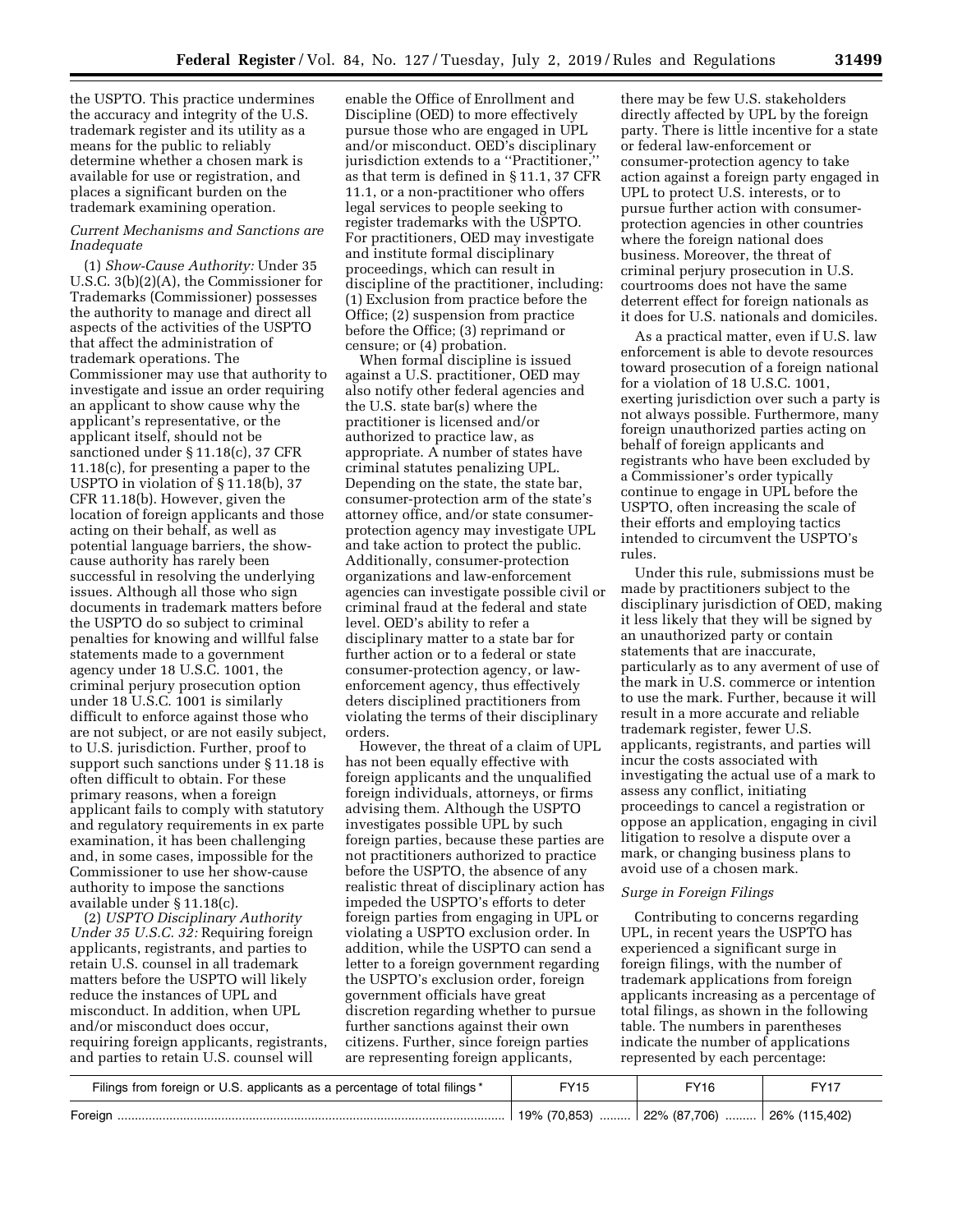| Filings from foreign or U.S. applicants as a percentage of total filings* |                       |                         |               |
|---------------------------------------------------------------------------|-----------------------|-------------------------|---------------|
|                                                                           | .098)<br>81% (301<br> | $ 78\% (306, 281)$<br>. | 74% (320,885, |

\* Data as of 12/10/2018.

The USPTO predicts that the number of foreign trademark filings will continue to rise based on a variety of economic factors, including the strength of the U.S. economy. This growth is coupled with a significant growth in the

number of filings by foreign pro se applicants in FY15 through FY17, especially as compared with filings by U.S. pro se applicants. The information shown below reflects the representation status at the time the USPTO electronic

record was searched to obtain the data. Representation status may change over the course of prosecution. However, system limitations only permit the USPTO to retrieve representation status at the time a search is done.

| Filings from foreign or U.S. applicants—representation status * | <b>FY15</b>                                                                                                                                                       | <b>FY16</b>                                                                        | <b>FY17</b> |
|-----------------------------------------------------------------|-------------------------------------------------------------------------------------------------------------------------------------------------------------------|------------------------------------------------------------------------------------|-------------|
|                                                                 | $ 25.3\%$ (76,140)<br>  74.7% (224,958)    72.8% (223,120)    71.5% (229,292).<br>$ 25.4\%$ (17,967)<br>│ 74.6% (52.886) …… │ 64.1% (56.231) …… │ 56.0% (64.660). | $\vert$ 27.2% (83,161)  28.5% (91,593).<br>$\vert$ 35.9% (31,475)  44.0% (50,742). |             |

\* Data as of 12/10/2018.

The USPTO continues to address numerous instances of UPL by foreign parties who engage in tactics designed to circumvent USPTO rules. When the USPTO identifies UPL by foreign parties in an application, the USPTO sends information to the applicant's address of record informing the applicant that its appointed representative has been ''excluded'' from practice before the USPTO and cannot represent the applicant in the matter. In addition, the USPTO publishes the orders excluding foreign unauthorized individuals and entities on its website and suggests that applicants review all application submissions previously submitted on their behalf. However, in many applications, the address information for the applicant is not legitimate (*i.e.,*  the address is for the unauthorized individual or entity representing the applicant) or is incomplete or inaccurate, and the USPTO cannot be sure that the affected applicants receive the information regarding the excluded representative. This fact raises concerns that the affected applications are potentially invalid because they were signed by an unauthorized party or contain statements that are inaccurate, particularly as to any averment of use of the mark in U.S. commerce or intention to use the mark, which forms the underlying statutory basis for federal registration.

Efforts to educate foreign applicants about UPL or to impose effective sanctions against the foreign unauthorized individuals or entities have proved ineffective. The problem of foreign applicants who violate U.S. legal and regulatory requirements in trademark matters and do so largely on the advice of foreign unauthorized individuals or entities grows each month. Within the last few years, the

scale of the problem has become massive, with the estimated number of total tainted applications now in the tens of thousands. It also is becoming increasingly difficult for the USPTO, with its limited resources, to identify and prove misconduct and UPL, particularly as tactics and technology to mask the misconduct evolve.

#### **III. Rule Changes**

(1) *Requirement for Representation.*  Under this rule, § 2.11 is amended to require applicants, registrants, or parties to a trademark proceeding whose domicile is not located within the U.S. or its territories to be represented by an attorney who is an active member in good standing of the bar of the highest court of any of the 50 states of the U.S., the District of Columbia, or any Commonwealth or territory of the U.S.

In this final rule, the USPTO has further revised § 2.11 to add paragraph (f), which limits an applicant's or registrant's remedy to a petition to the Director in the situation when the USPTO issues an Office action that maintains only a requirement under paragraphs (a), (b), and/or (c) of this section, or maintains the requirement for the processing fee under § 2.22(c) in addition to one or all of those requirements. These requirements are purely procedural in nature and thus are appropriate subject matter for a petition to the Director. They also raise narrow issues that can be more efficiently reviewed and resolved by the Director on petition than by the Trademark Trial and Appeal Board on appeal. Therefore, the USPTO believes that it will streamline examination and expedite resolution of challenges to an Office action that maintains only these requirements by requiring that such

challenge be made by a petition to the Director.

To ensure clarity regarding who is subject to the requirements of § 2.11, § 2.2 is amended to define ''domicile'' and ''principal place of business.'' Although it was not in the proposed rule, the USPTO also amends § 7.1(f) to clarify that the other definitions in § 2.2 apply to part 7. The requirement is similar to the requirement that currently exists in many other countries. The majority of countries with a similar requirement condition the requirement on domicile and the USPTO is following this practice. Moreover, requiring a qualified attorney to represent applicants, registrants, and parties whose domicile is not located within the U.S. or its territories is an effective tool for combatting the growing problem of foreign individuals, entities, and applicants failing to comply with U.S. law. For consistency with this requirement, the USPTO has clarified that the address required in §§ 2.22(a)(1) and 2.32(a)(2) is the domicile address. Further, to authorize the USPTO to require an applicant or registrant to provide and maintain a current domicile address, the USPTO codifies a new regulatory section at 37 CFR 2.189.

An affected applicant is required to obtain U.S. counsel to prosecute the application. Therefore, when the USPTO receives a trademark application filed by a foreign domiciliary, with a filing basis under section 1 and/or section 44 of the Act, 15 U.S.C. 1051, 1126, that does not comply with the requirements of § 2.11(a), the applicant will be informed in an Office action that appointment of a qualified U.S. attorney is required. The applicant will have the current usual period of six months to respond to an Office action including the requirement, and failure to comply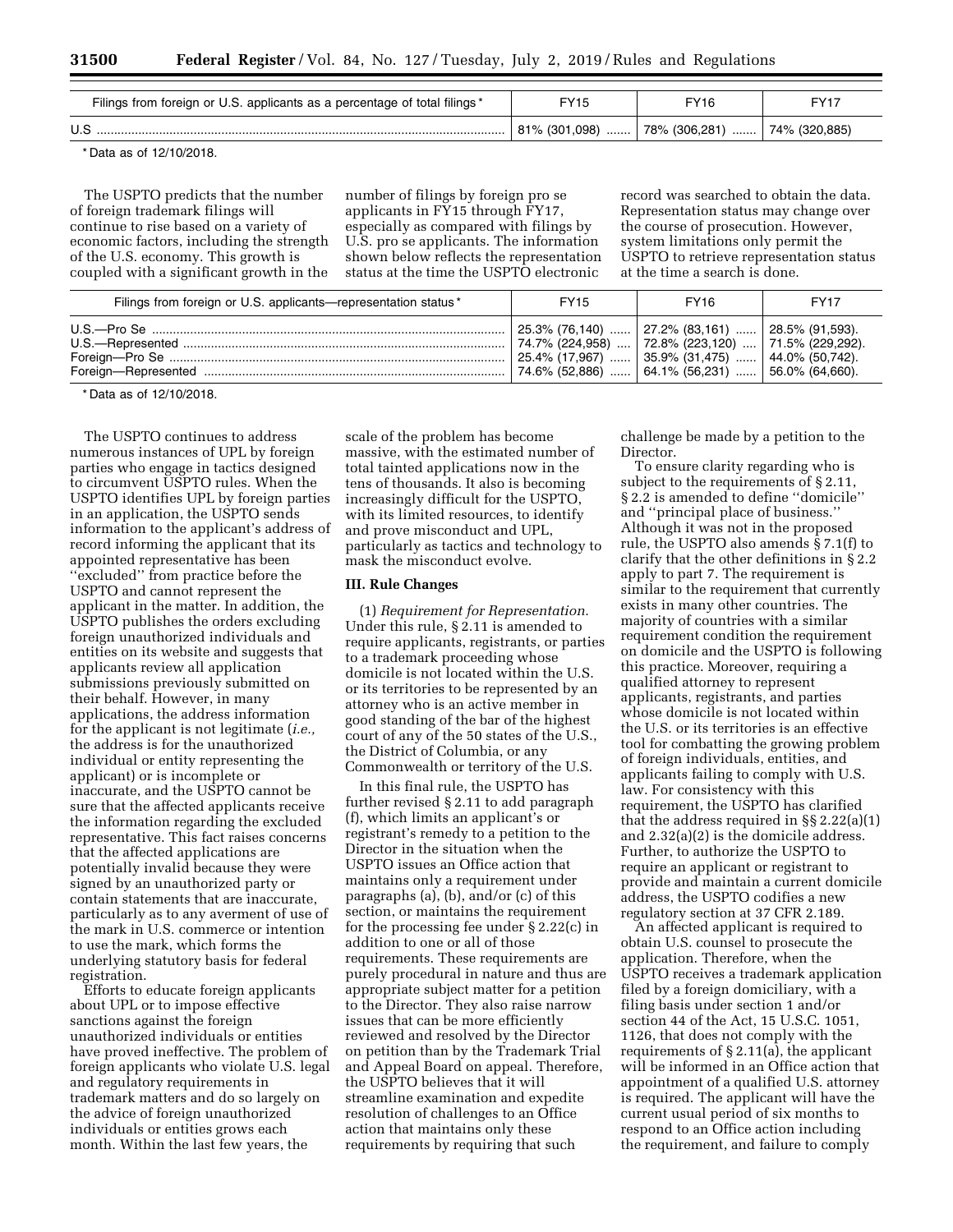will result in abandonment of the application. *See* 37 CFR 2.63, 2.65(a).

Foreign-domiciled applicants who submit an application based on section 66(a) of the Act (Madrid application), 15 U.S.C. 1141f, are also subject to the requirement to appoint a qualified U.S. attorney. Madrid applications are initially filed with the International Bureau (IB) of the World Intellectual Property Organization and subsequently transmitted to the USPTO. There is currently no provision for designating a U.S. or any other local attorney in an application submitted to the IB. Therefore, the USPTO will waive the requirement to appoint a qualified U.S. practitioner prior to publication for the small subset of Madrid applications (2.9% of all Madrid applications in fiscal year 2017) submitted with all formalities and statutory requirements already satisfied and in condition for publication upon first action until the Madrid system is updated to allow for the designation of a U.S. attorney.

(2) *Recognition of representatives and requirement for bar information.* Under § 2.32(a)(4), a recognized representative must provide his or her bar information as a requirement for a complete trademark application. For consistency with requiring this information as to pending applications, the requirement is added to § 2.17(b)(3) to make clear that the requirement for attorney bar information for recognized representatives also applies in postregistration maintenance documents, submissions in Madrid applications, and TTAB proceedings. Also,  $\S 2.17(b)(1)(iii)$  and  $(b)(2)$  is amended to clarify the previous wording ''in person'' and ''personal appearance'' regarding how a qualified practitioner is recognized as a representative. Section 2.17(e) is revised to clarify that recognition of all foreign attorneys and agents, not just those from Canada, is governed by § 11.14(c). The change to § 2.17(g) was made in response to a commenter who requested that the USPTO clarify how long representation continues. Prior to implementation of this rule, § 2.17(g) referred to the duration of a power of attorney. However, under § 2.17(b), a representative may be recognized by methods other than the filing of a power of attorney. Therefore, in order to respond to the commenter's inquiry and to clarify when recognition ends, regardless of the how the representative was recognized, the USPTO felt it was necessary to amend  $\S 2.17(g)$  to make clear that it refers to the duration of recognition, not just to the duration of a power of attorney. However, no changes were made to the current length of representation. Conforming amendments are also made to § 2.22, for filing a TEAS Plus application.

(3) *Reciprocal recognition.* Under this rule, § 11.14 is amended to clarify that only registered and active foreign attorneys or agents who are in good standing before the trademark office of the country in which the attorney or agent resides and practices may be recognized for the limited purpose of representing parties located in such country, provided the trademark office of such country and the USPTO have reached an official understanding to allow substantially reciprocal privileges. This rule also requires that in any trademark matter where an authorized foreign attorney or agent is representing an applicant, registrant, or party to a proceeding, a qualified U.S. attorney must also be appointed pursuant to § 2.17(b) and (c) as the representative who will file documents with the Office and with whom the Office will correspond.

Currently, only Canadian attorneys and agents are reciprocally recognized under § 11.14(c). This rule removes from the regulations at § 11.14(c) the authorization for reciprocally recognized Canadian patent agents to practice before the USPTO in trademark matters, but continues to allow reciprocal recognition of Canadian trademark attorneys and agents in trademark matters. Those Canadian patent agents already recognized to practice in U.S. trademark matters continue to be authorized to practice in pending trademark matters on behalf of Canadian parties only (1) so long as the patent agent remains registered and in good standing in Canada and (2) in connection with an application or postregistration maintenance filing pending before the Office on the effective date of this rule for which the recognized patent agent is the representative. Recognized Canadian trademark attorneys and agents continue to be authorized to represent Canadian parties in U.S. trademark matters.

## **IV. Cost To Retain U.S. Counsel**

The following tables estimate the costs for complying with this rule, using FY17 filing numbers for pro se applicants and registrants with a domicile outside the U.S. or its territories and for Madrid applicants and registrants. The professional rates shown below are the median charges for legal services in connection with filing and prosecuting an application, or filing a post-registration maintenance document, as reported in the 2017 Report on the Economic Survey,

published by the American Intellectual Property Law Association.

As noted above, applicants subject to this rule are required to retain U.S. counsel to prosecute an application and to handle post-registration maintenance requirements and proceedings before the Trademark Trial and Appeal Board (TTAB). The tables below reflect two sets of aggregate costs—those for applicants who filed pro se in FY17 and would have retained counsel prior to filing and those who would have retained counsel after filing. As discussed above, the information shown below reflects the representation status at the time the USPTO electronic record was searched to obtain the data. Representation status may change over the course of prosecution and after registration. The USPTO does not collect information or statistics on applicants who file pro se but subsequently retain counsel during the prosecution of their application. The USPTO recognizes that there may have been a higher number of pro se applicants at filing than is reflected below because some of those applicants subsequently retained counsel prior to the date the search report was generated. Therefore, although it is possible that a higher number of pro se applicants may incur the cost of having counsel prepare and file an application, some applicants would have already incurred the additional cost for prosecution of the application.

The following table sets out the estimated costs, based on filing basis, if pro se applicants in FY17 with a domicile outside the U.S. or its territories retained counsel prior to filing their applications. A filing basis is the statutory basis for filing an application for registration of a mark in the U.S. An applicant must specify and meet the requirements of one or more bases in a trademark or service mark application. 37 CFR 2.32(a)(5). There are five filing bases: (1) Use of a mark in commerce under section 1(a) of the Act; (2) bona fide intention to use a mark in commerce under section 1(b) of the Act; (3) a claim of priority, based on an earlier-filed foreign application under section 44(d) of the Act; (4) ownership of a registration of the mark in the applicant's country of origin under section 44(e) of the Act; and (5) extension of protection of an international registration to the U.S. under section 66(a) of the Act. 15 U.S.C. 1051(a)–(b), 1126(d)–(e), 1141f(a). The number of applicants shown within each filing-basis category in the tables below reflects the basis status at the time the USPTO electronic record was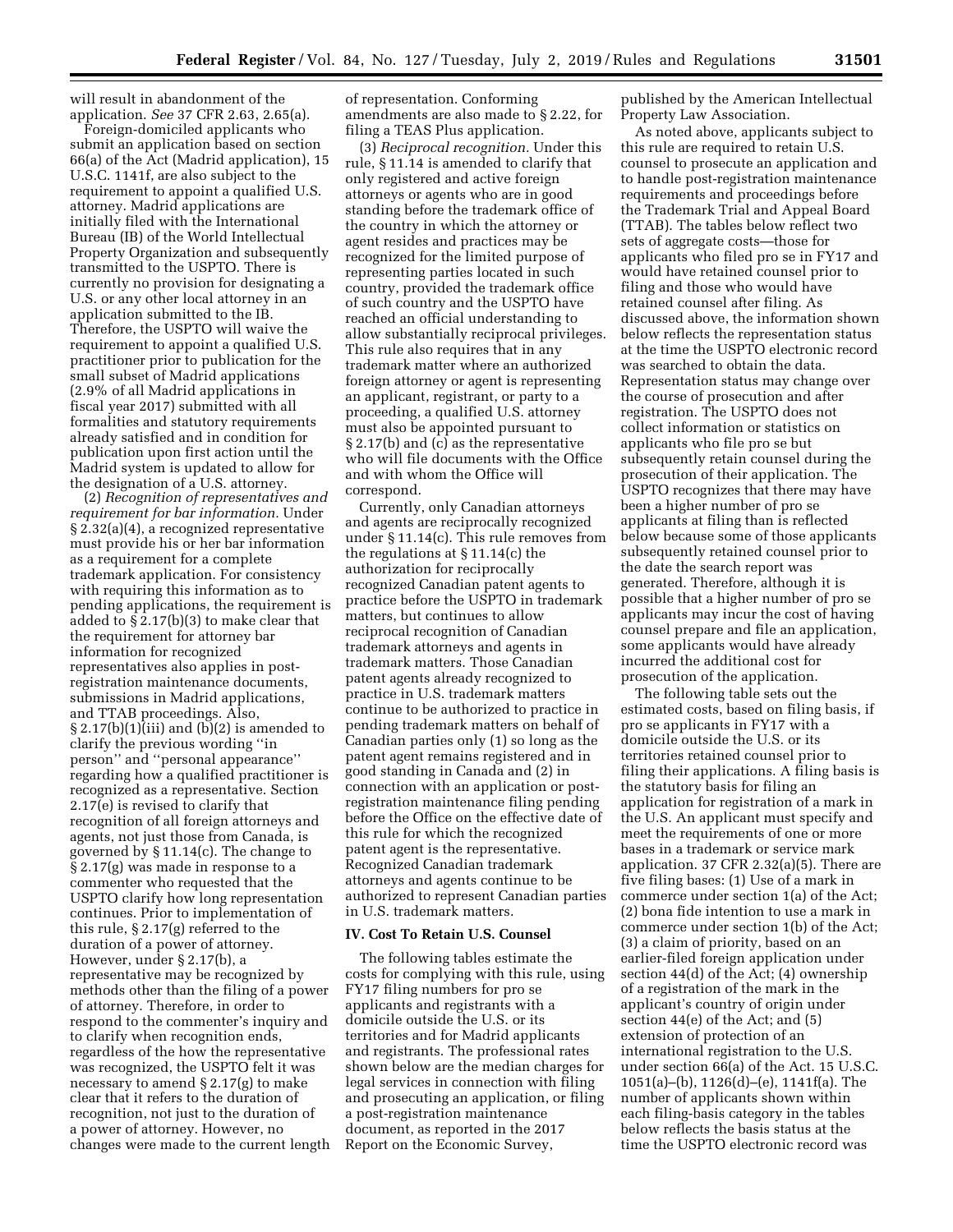searched to obtain the representation status.

Although the USPTO believes that applicants who are subject to the requirement should retain U.S. counsel prior to filing an application, the USPTO recognizes that not all will do so. Therefore, the USPTO expects that the total estimated costs reflected in the table below would be reduced by the

number of applicants within each filingbasis category who file an application without retaining U.S. counsel.

## FY 17 PRO SE APPLICATIONS BY BASIS (EXCLUDING MADRID)—COST IF COUNSEL RETAINED BEFORE FILING \*

| Activity performed by counsel                                                  | Median<br>charge | $1(a)$ ‡<br>35.506 | 1(b)<br>4.010 | 1(a)/1(b)<br>69 | 44<br>1.142 | 44/1(b)<br>137                    | Total cost |
|--------------------------------------------------------------------------------|------------------|--------------------|---------------|-----------------|-------------|-----------------------------------|------------|
| Filing foreign origin registration application re-<br>ceived ready for filing. | \$600            | N/A                | N/A           | N/A             | \$\$603.000 | N/A                               | \$603,000  |
|                                                                                | 775              | \$27,517,150       | \$3,107,750   | \$53,475        | N/A         | $$106,175$                        | 30,784,550 |
| Prosecution, including amendments and inter-<br>views but not appeals.         | 000.             | 35.506.000         | 4.010.000     | 69.000          | 1.142.000   | Included in 44 applica-<br>tions. | 40,727,000 |
|                                                                                | 400              | N/A                | .604.000      | 27.600          | N/A         | 54,800                            | .686.400   |
| Total                                                                          |                  | 63,023,150         | 8.721.750     | 150.075         | .745.000    | 160.975                           | 73.800.950 |

\* Data as of 12/10/2018. In addition to the number of applications shown for each filing basis, an additional 62 applications did not indicate a basis on the date of filing and currently have no filing basis, either because the application abandoned or because the applicant had not yet responded to the requirement to indicate a basis.

† If an application is filed under section 1(b) of the Act, the applicant must file a statement of use prior to registration.

‡ The numbers underneath the filing basis indicate the number of applications filed for that basis.

§ The cost shown is for 1,005 section 44 applications, which is the total number of section 44 applications minus the subset that also includes a section 1(b) filing basis.

Alternatively, the table below sets out the estimated costs, based on filing basis, if pro se applicants in FY17 with a domicile outside the U.S. or its territories retained counsel after filing

their applications. As in the situation described above, the USPTO anticipates that a certain number of these applicants would retain U.S. counsel prior to filing an application. Therefore,

the USPTO expects that the total estimated costs reflected in the table below would be increased by the number of applicants within each filingbasis category who chose to do so.

FY17 PRO SE APPLICATIONS BY BASIS (EXCLUDING MADRID)—COST IF COUNSEL RETAINED AFTER FILING \*

| Activity performed by counsel                                                  | Median<br>charge | 1(a)<br>$35.506 \pm$ | $1(b)$<br>4,010 | $\frac{1(a)}{69}$ | 44<br>1.142 | $44/1(b)$ <sup>\$</sup><br>137 | Total cost   |
|--------------------------------------------------------------------------------|------------------|----------------------|-----------------|-------------------|-------------|--------------------------------|--------------|
| Filing foreign origin registration application re-<br>ceived ready for filing. | \$600            | N/A                  | N/A             | N/A               | N/A         | N/A.                           |              |
|                                                                                | 775              | N/A                  | N/A             | N/A               | N/A         | $N/A$ .                        |              |
| Prosecution, including amendments and inter-<br>views but not appeals.         | 000,1            | \$35,506,000         | \$4.010.000     | \$69,000          | \$1.142.000 | Included in prior column       | \$40,727,000 |
|                                                                                | 400              | N/A                  | .604.000        | 27.600            | N/A         |                                | 004,686,     |
| Total                                                                          |                  | 35.506.000           | 5.614.000       | 96.600            | 1.142.000   | 54,800                         | 42.413.400   |

\* Data as of 12/10/2018. In addition to the number of applications shown for each filing basis, an additional 62 applications did not indicate a basis on the date of fil-<br>ing and currently have no filing basis, either beca

† If an application is filed under section 1(b) of the Act, the applicant must file a statement of use prior to registration.

‡ The numbers underneath the filing basis indicate the number of applications filed for that basis.

§This column represents the subset of section 44 applications that also includes a section 1(b) filing basis.

As discussed above, Madrid applications are initially filed with the IB and subsequently transmitted to the USPTO. In FY17, the USPTO received 24,418 Madrid applications in which the applicant had an address outside the U.S. or its territories, and thus would be subject to the requirement to retain U.S.

counsel. There is currently no provision for designating a U.S. attorney in an application submitted to the IB. Therefore, the USPTO presumes that none of the Madrid applicants subject to the requirement retained U.S. counsel prior to filing. However, USPTO records indicate that at some point after filing,

14,602 of those FY17 Madrid applicants were represented by counsel. Therefore, only the remaining 9,816 Madrid applicants would be subject to the requirement to retain U.S. counsel to prosecute their applications, as shown in the following table:

## FY17 MADRID APPLICATIONS—COST IF COUNSEL RETAINED AFTER FILING \*

| Activity performed by counsel | <b>FY17</b> | Median charge | Total charge |
|-------------------------------|-------------|---------------|--------------|
|                               | 9.816       | \$1,000       | \$9,816,000  |
| Total                         |             |               | 9,816,000    |

\* Data as of 12/10/2018.

The following table sets out the estimated costs to FY17 pro se

registrants who would be subject to § 2.11(a) when filing a post-registration maintenance document.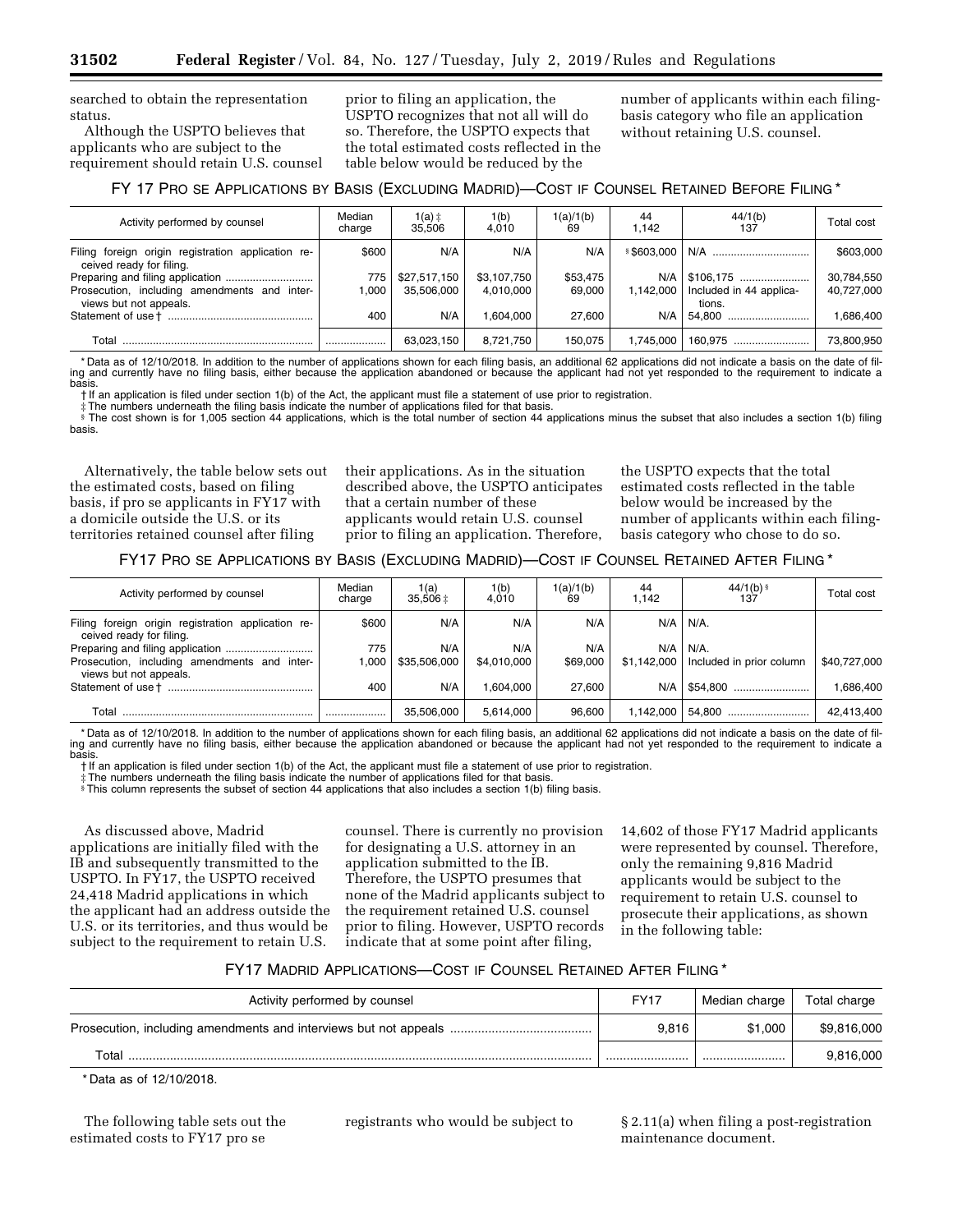| Activity performed by counsel | <b>FY17</b>              | Median charge              | Total charge                              |
|-------------------------------|--------------------------|----------------------------|-------------------------------------------|
|                               | 976<br>405<br>522<br>134 | \$500<br>500<br>500<br>500 | \$488,000<br>202,500<br>261,000<br>67.000 |
| Total                         |                          |                            | 018,500,                                  |

## FY17 PRO SE POST-REGISTRATION FILINGS—COST IF COUNSEL RETAINED BEFORE FILING \*

#### \* Data as of 12/10/2018.

† Under section 8 of the Act, 15 U.S.C. 1058, an affidavit or declaration of continued use is required during the sixth year after the date of registration for registrations issued under section 1 or section 44 of the Act. Section 15 of the Act, 15 U.S.C. 1065, provides a procedure by which the exclusive right to use a registered mark in commerce on or in connection with the goods or services covered by the registration can become ''incontestable,'' if the owner of the registration files an affidavit or declaration stating, among other criteria, that the mark has been in continuous use in commerce for a period of five years after the date of registration.

‡ Section 9 of the Act, 15 U.S.C. 1059, requires that registrations resulting from applications based on section 1 or section 44 be renewed at the end of each successive 10-year period following the date of registration.

§ Under section 71 of the Act, 15 U.S.C. 1141k, an affidavit or declaration of use is required during the sixth year after the date of registration for registered extensions of protection of international registrations to the U.S.

||The term of an international registration is ten years, and it may be renewed for ten years upon payment of the renewal fee. Articles 6(1) and 7(1) of the Common Regulations Under the Madrid Agreement Concerning the International Registration of Marks and the Protocol Relating to That Agreement.

For applicants, registrants, and parties not subject to the requirement to retain U.S. counsel, the USPTO anticipates that implementation of this rule will result in a more accurate and reliable trademark register, which will have the benefit of generally reducing costs to applicants, registrants, and parties and providing greater value to consumers who rely on registered marks. Under this rule, submissions will be made by practitioners subject to the disciplinary jurisdiction of OED, making it less likely that they will be signed by an unauthorized party or contain statements that are inaccurate, particularly as to any averment of use of the mark in U.S. commerce or intention to use the mark. Because it will result in a more accurate and reliable trademark register, fewer U.S. applicants, registrants, and parties will incur the costs associated with investigating the actual use of a mark to assess any conflict, initiating proceedings to cancel a registration or oppose an application, engaging in civil litigation to resolve a dispute over a mark, or changing business plans to avoid use of a chosen mark.

## *Proposed Rule: Comments and Responses*

The USPTO published a notice of proposed rulemaking (NPRM) on February 15, 2019, at 84 FR 4393, soliciting comments on the proposed amendments. In response, the USPTO received comments from five groups and thirty-three commenters representing law firms, organizations, individuals, and other interested parties. The majority (74%) expressed support for the proposed requirement, with several noting that it was long overdue. Other commenters objected to the proposed requirement and suggested alternatives. In addition, some commenters raised concerns regarding discrimination against foreigndomiciled applicants and registrants while others were worried that applicants and registrants would find ways to bypass the requirement. Similar or related comments are grouped together and summarized below, followed by the USPTO's responses. All comments are posted on the USPTO's website at *[https://www.uspto.gov/](https://www.uspto.gov/trademark/trademark-updates-and-announcements/comments-proposed-rulemaking-require-foreign-domiciled)  [trademark/trademark-updates-and](https://www.uspto.gov/trademark/trademark-updates-and-announcements/comments-proposed-rulemaking-require-foreign-domiciled)[announcements/comments-proposed](https://www.uspto.gov/trademark/trademark-updates-and-announcements/comments-proposed-rulemaking-require-foreign-domiciled)[rulemaking-require-foreign-domiciled](https://www.uspto.gov/trademark/trademark-updates-and-announcements/comments-proposed-rulemaking-require-foreign-domiciled)*.

*Comment:* One commenter inquired about the ''international considerations'' taken into account in drafting the rule to require U.S. counsel for a complete application but not as a condition to obtain a filing date.

*Response:* Two such considerations for not making the requirement for U.S. counsel a filing date requirement are Article 5 (''Filing Date'') of both the World Intellectual Property Organization's Singapore Treaty on the Law of Trademarks (2006) and the Trademark Law Treaty (1994). The U.S. is a contracting party to both treaties.

*Comment:* In response to the USPTO's invitation to submit comments regarding whether the USPTO should defer full examination of an application until the applicant complies with the requirement to appoint U.S. counsel or should conduct a complete examination and issue an Office action that includes the requirement along with other applicable refusals and requirements, four commenters supported the first option and two commenters supported the second. One commenter also noted that the proposed rule was unclear on the effective date and how the proposed

rules would be implemented not only with regard to newly filed trademark applications, but also as to pending applications and existing registrations, pending proceedings before the TTAB, petitions, and letters of protest.

*Response:* The USPTO is sympathetic to the comments submitted by those who support deferred examination of an application filed by a foreign applicant who is not represented by U.S. counsel and thus has not complied with the requirements of § 2.11. Having an application reviewed by a U.S. licensed attorney prior to examination on the merits would help ensure that the application was signed by an authorized party and that all statements made in the application are accurate, particularly as to any averment that the mark is in use or intended to be used in U.S. commerce. However, the USPTO's internal electronic systems currently are not designed to accommodate a deferred examination workflow, and our current understanding is that implementing changes to those systems would require substantial investment and take at least a year or more to complete. The USPTO is currently exploring ways in which it may be able to update its electronic systems to accommodate deferred examination.

Therefore, upon the effective date of this rule and until such time as the USPTO's electronic systems may be updated to accommodate deferred examination, the USPTO will examine all newly filed applications for compliance with this rule in accordance with current examination guidelines by, in most cases, conducting a complete review of the application and issuing an Office action that includes the requirement for U.S. counsel and for domicile, when appropriate, as well as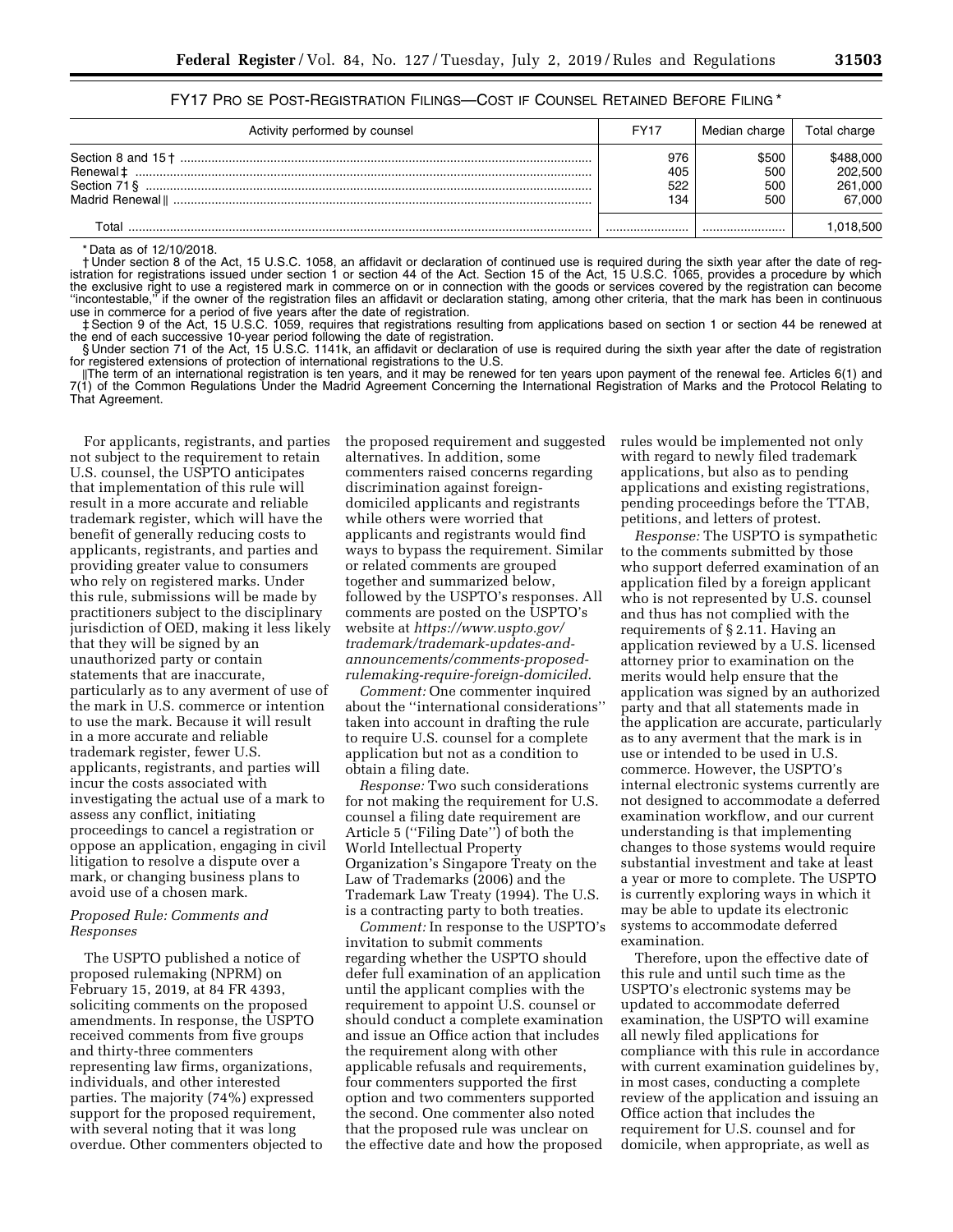any other refusals and/or requirements. The USPTO retains its discretion to defer substantive examination and examine only for this or other requirements in appropriate circumstances. Similarly, upon the effective date of this final rule, the USPTO will examine all newly filed post-registration maintenance documents for compliance with this rule in accordance with current examination guidelines.

Furthermore, the USPTO believes it is likely that most applicants who would be subject to the requirement to appoint U.S. counsel will make the appointment in their initial application filing. Most pro se foreign applicants have historically filed their applications using TEAS Plus, which is the lowestcost filing option, requires a complete application, and usually results in a quicker approval for publication and registration. The revisions to § 2.22(a) enacted herein require foreign applicants who file using the TEAS Plus option to designate a U.S. attorney as the applicant's representative in order to submit the application. Assuming that these applicants continue to avail themselves of this attractive lower-cost option, the USPTO will not need to issue an Office action requiring the appointment of a U.S. counsel for TEAS Plus applicants because the application will necessarily include the required designation at filing in order to be able to successfully file with TEAS Plus. If a foreign applicant does not designate a U.S. attorney as the applicant's representative on the TEAS Plus application, the applicant will be unable to validate and file the application.

The USPTO will also implement the following procedures regarding application and registration documents filed prior to the effective date of this rule. If a document submitted by a foreign applicant or registrant prior to the effective date of this rule requires no further action by the applicant or registrant, the USPTO will not require appointment of U.S. counsel as to that filing. For example, if a foreign applicant submits a new application that is in condition for approval for publication or issuance of a registration on first action, the examining attorney will approve the application for publication or issuance of the registration. Similarly, if a response to an Office action that was filed prior to the effective date of the rule satisfies all outstanding requirements or overcomes all outstanding refusals, the examining attorney will approve the application for publication or issuance of a registration. However, if a further Office action must be issued, the Office action will include

the requirement for appointment of U.S. counsel and for domicile, when appropriate.

The same procedure will be followed for post-registration maintenance documents. If a post-registration maintenance document filed before the effective date of this rule is acceptable as filed, the USPTO will not require appointment of U.S. counsel as to that document. If a post-registration Office action must be issued, however, the Office action will include the requirement for appointment of U.S. counsel. The same procedures will be followed for petitions submitted prior to the effective date of this rule. Note that third-parties who submit letters of protest regarding pending applications, pursuant to section 1715 of the Trademark Manual of Examining Procedure, are not applicants, registrants, or parties to a proceeding. Therefore, they are not subject to the requirement of this rule to appoint U.S. counsel.

The TTAB generally will apply this rule to all proceedings filed on or after the effective date of this rule, and to all proceedings pending on the effective date of this rule in which the parties must take further action. If it is necessary to require a foreign party to obtain U.S. counsel, the TTAB will suspend the proceedings and inform the party of the time frame within which it must obtain U.S. counsel.

*Comment:* The USPTO received five comments that raised concerns about the rule discriminating against foreigndomiciled applicants and registrants.

*Response:* The USPTO disagrees that the requirement for foreign-domiciled applicants and registrants to retain U.S. counsel discriminates against foreigndomiciled applicants and registrants. This rule is necessary to ensure compliance with U.S. trademark law and USPTO regulations. In order to maintain the integrity of the federal trademark register, for the benefit of all its users, the USPTO must have the appropriate tools to enforce compliance by all applicants and registrants. As discussed in the NPRM and in the preamble, while the USPTO has effective mechanisms to sanction U.S. domiciled applicants and registrants, the currently available mechanisms for the USPTO to sanction foreigndomiciled applicants and registrants for violations have proven to be ineffective. As the NPRM and preamble also note, a significant number of trademark offices around the world require foreigndomiciled applicants and registrants to obtain local counsel as a condition for filing papers with those trademark offices.

*Comment:* One commenter did not agree with the proposal to waive the requirement to appoint a qualified U.S. practitioner prior to publication for the small subset of Madrid applications submitted with all formalities and statutory requirements satisfied and in condition for publication upon first action until the Madrid system is updated to allow for the designation of a U.S. attorney. The commenter suggested that Madrid applicants be subject to the requirement for U.S. counsel to ensure compliance with the requirement for a bona fide intention to use the mark in U.S. commerce in connection with the goods or services identified in the application.

*Response:* The USPTO appreciates the concern raised by the commenter and has given it careful consideration. However, there is currently no mechanism for the USPTO to require a U.S. attorney to be appointed as a condition for a foreign national to file an international application under the Madrid Protocol that includes a request for extension of protection into the U.S. Moreover, the subset of Madrid applications that would not be subject to this rule is very small and, in the interests of the Madrid System, the USPTO will waive the requirement for U.S. counsel in this limited situation. Additionally, there are existing mechanisms to challenge the bona fide intention to use of an applicant filing via section 66 or section 44 of the Act.

*Comment:* Some commenters noted that the proposed rule may increase costs for foreign applicants.

*Response:* The USPTO acknowledges that the costs to comply with this rule will be incurred by foreign applicants, registrants, and parties. However, the USPTO also agrees with the commenter who stated that ''the costs created by misuse of our existing system is [sic] borne by all good faith trademark users regardless of where they live or whether or not they are represented.'' This rule provides qualitative value to all applicants and registrants, as well as to consumers, because it will result in a more accurate and reliable trademark register. As noted above, fraudulent or inaccurate claims of use jeopardize the validity of any registration and may render it vulnerable to cancellation. Under this rule, submissions will be made by practitioners subject to the disciplinary jurisdiction of OED, making it less likely that they will be signed by an unauthorized party or contain statements that are inaccurate, particularly as to any averment of use of the mark in U.S. commerce or intention to use the mark in U.S. commerce. Because it will result in a more accurate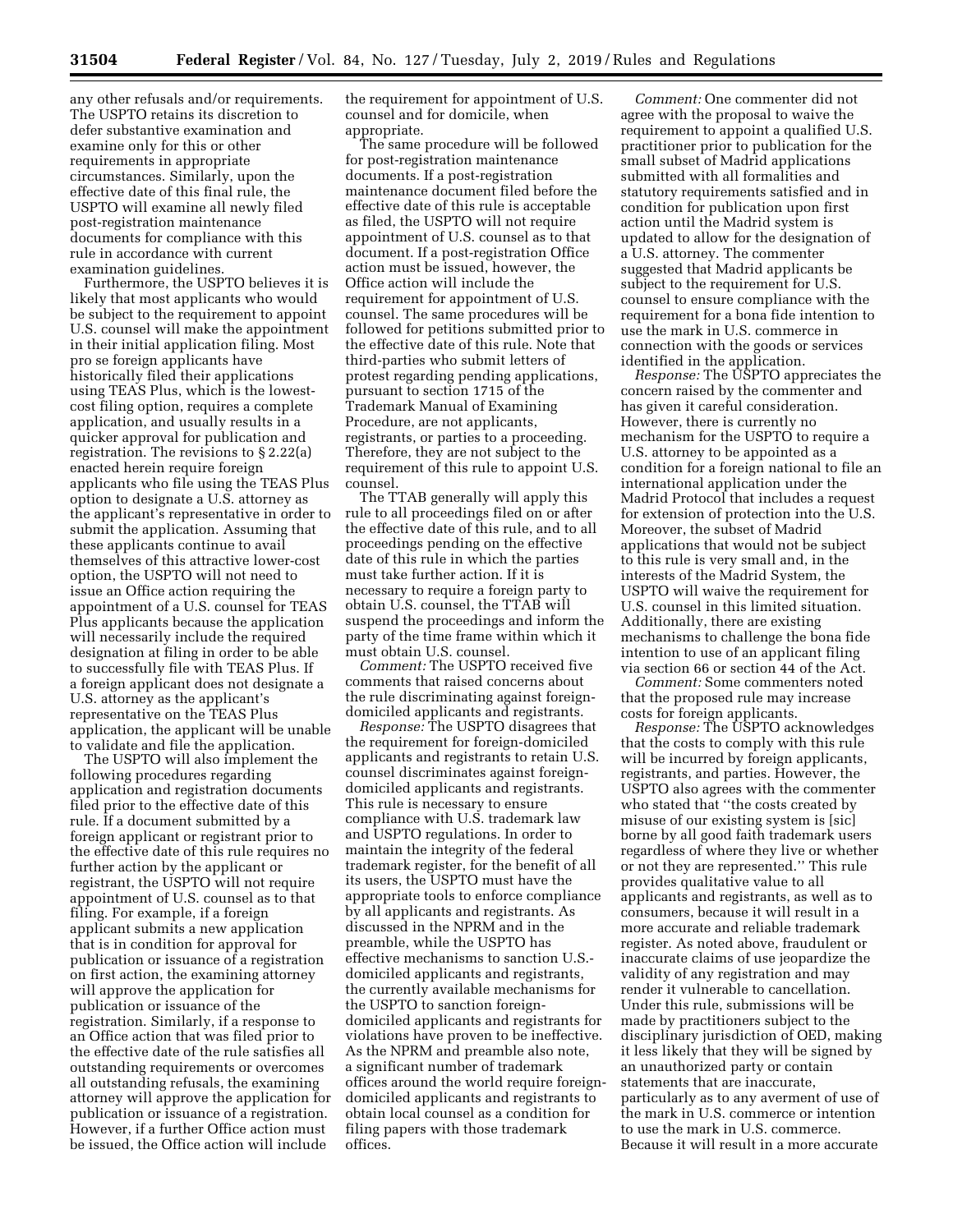and reliable trademark register, fewer applicants, registrants, and parties will incur the costs associated with changing business plans to avoid use of a chosen mark. As noted by one commenter, ''[b]eing forced to adopt a different mark because a first choice is blocked by a bad faith application or registration significantly adds to the cost of adopting a new trademark. The cost of delaying a brand launch for years pending the outcome of an opposition or cancellation action, however, is much greater and, in most cases, not feasible.''

*Comment:* Some commenters suggested that the USPTO allow trademark agents to represent others in trademark matters before the USPTO.

*Response:* Part 11 of title 37 of the Code of Federal Regulations governs the practice of trademark law before the USPTO. Under § 11.14(a), 37 CFR 11.14(a), only an attorney, as defined in § 11.1, may represent others before the USPTO in trademark matters. Under § 11.1, an attorney is defined as an individual who is an active member in good standing of the bar of the highest court of any State, which is defined as any of the 50 states of the U.S., the District of Columbia, and any Commonwealth or territory of the U.S. The only exception is § 11.14(c), which is amended under this rule to clarify that only registered and active foreign attorneys or agents who are in good standing before the trademark office of the country in which the attorney or agent resides and practices may be recognized for the limited purpose of representing parties located in such country, provided the trademark office of such country and the USPTO have reached an official understanding to allow substantially reciprocal privileges. This rule also requires that in any trademark matter where an authorized foreign attorney or agent is representing an applicant, registrant, or party to a proceeding, a qualified U.S. attorney must also be appointed pursuant to § 2.17(b) and (c) as the representative who will file documents with the USPTO and with whom the Office will correspond. As noted above, currently, only Canadian attorneys and agents are reciprocally recognized under § 11.14(c).

Revising the USPTO's current rules to allow representation by other trademark agents would not provide a solution to the ever-growing problem of UPL in trademark matters.

*Comment:* One commenter suggested that the USPTO consider instituting a secondary bar certification, as is required for patent attorneys, in order for an attorney to provide trademark representation. Another commenter

expressed concern that the USPTO might require such certification.

*Response:* Although the USPTO appreciates the first commenter's rationale that a secondary bar certification would help to ensure that practitioners who represent parties in trademark matters are knowledgeable in this area of practice, the USPTO does not plan at this time to require such certification. However, the USPTO will continue to review such suggestions in light of the statutory framework set forth in the Administrative Procedure Act. See 5 U.S.C. 500.

*Comment:* Some commenters expressed concerns regarding efforts by foreign applicants and registrants to circumvent the proposed requirement by using temporary or fraudulent U.S. addresses or by fraudulently using the address and contact information of U.S. attorneys. One commenter suggested that the USPTO train employees to identify suspicious domicile, attorney, and email addresses and several others suggested that the USPTO set up a secure system, similar to that used for patent applications, for filing and prosecuting trademark applications.

*Response:* The USPTO appreciates the concerns expressed by the commenters regarding efforts to circumvent this rule. The USPTO does not have the resources to investigate each U.S. domicile address provided by a non-U.S. citizen to determine whether it legitimately identifies a permanent legal residence or a principal place of business. However, the USPTO will train examining attorneys on identifying characteristics of applicant information that would warrant inquiry as to whether the applicant is subject to the requirement. Further, if the USPTO becomes aware of a potentially fictitious or false domicile address or attorney information, the USPTO can, under § 2.61(b), require the applicant, registrant, or party to provide proof of the validity of the domicile address or attorney information.

Currently, under § 11.18(b), any party who signs, files, or submits a paper to the USPTO is certifying that all statements made of the party's own knowledge are true, or made on information and belief are believed to be true and that the paper is not being presented for an improper purpose. Under § 2.189 of this rule, each applicant and registrant must provide and keep current the address of its domicile. Further, under § 2.11(e) of this rule, a foreign applicant, registrant, or party who attempts to circumvent the requirements of § 2.11(a) of this rule by providing false, fictitious, or fraudulent information regarding its domicile address or its attorney will be subject to

the sanctions in § 11.18(c), which includes terminating the proceedings before the USPTO, for example, abandoning an application or cancelling a registration.

The USPTO is also in the process of updating its electronic systems to make them more secure, including to require login to take action in trademark files.

*Comment:* One commenter stated that ''U.S. licensed attorneys are not required to independently verify the validity of specimens submitted by their clients when prosecuting a trademark application and may rely on the sworn statements and specimens provided by their clients.'' Another commenter inquired as to the due-diligence requirements of U.S.-licensed attorneys to ensure that use claims are valid in all of the trademark applications they file, not just those of foreign applicants.

*Response:* Under USPTO rules, attorneys must conduct a reasonable inquiry, before submitting any filing, to determine that the filing is not being presented for any improper purpose and that the facts have evidentiary support. 37 CFR 11.18. Thus, attorneys have an independent obligation to ensure to the best of their knowledge, information, and belief that the requirements for use in U.S. commerce are met in the filings they sign or submit to the Office on behalf of their clients and it is the responsibility of the applicant and the applicant's attorney to determine whether an assertion of use in commerce has a basis in existing law and is supported by the relevant facts, including that the specimen of use is valid. 37 CFR 11.18; TMEP section 901.04.

Sanctions for violating these rules could include striking the filing, terminating the proceedings, and referring the attorney to OED for appropriate action. In addition, attorneys could be disciplined for such violations, including exclusion or suspension from practice before the USPTO, reprimand, censure, or probation. Attorneys disciplined by the USPTO also may be disciplined by their state bar.

*Comment:* Some commenters recommended that the USPTO amend the application form to reference the rule requirements in several languages, to include a section for the attorney bar information, and to mask the bar information.

*Response:* The USPTO has no plans to update the application form to reference required information in languages other than English. Under § 2.21(a), which sets out the requirements for receiving a filing date, an application under section 1 or section 44 of the Act must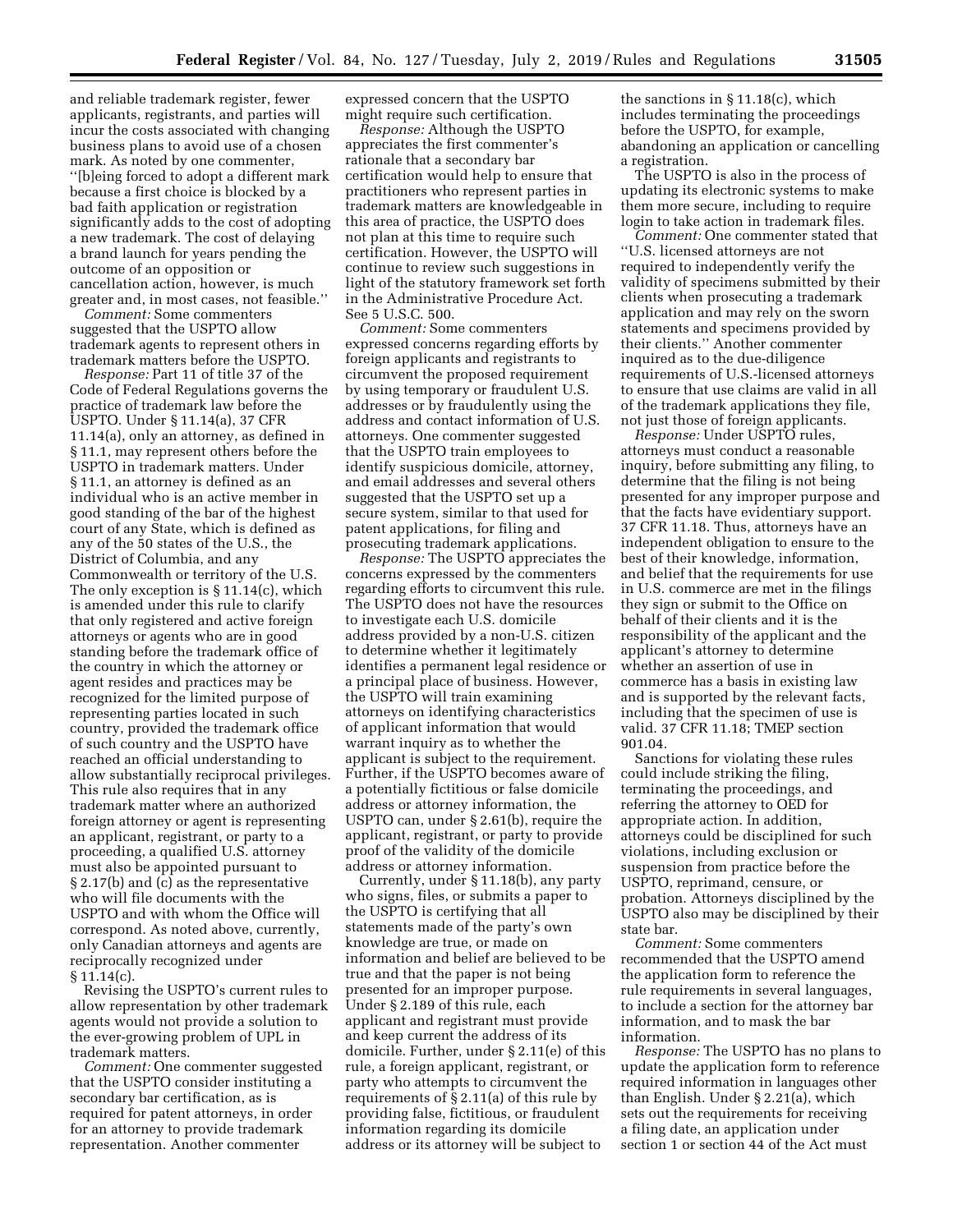be in the English language. Regarding bar information, on the effective date of this rule, the application form will include specific fields to enter attorney address and bar information, including attorney bar numbers for those jurisdictions that provide them.

Attorney address and bar information is publicly available from multiple sources such as firm websites, state boards of bar overseers, and various bar associations. Because such information is so widely available to the public, it appears unnecessary to mask the information in the USPTO's publicly available records. However, because the USPTO appreciates the concern that attorney bar information may be misused by bad actors in trademark filings, the USPTO intends to mask in the public database bar information that is entered in the dedicated fields for such information on a Trademark Electronic Application System (TEAS) form.

*Comment:* One commenter requested that the USPTO clarify whether, under this rule, representation by U.S. counsel continues after registration and through any TTAB proceedings unless properly withdrawn under §§ 2.19 and 11.116.

*Response:* Prior to implementation of this rule. § 2.17(g) referred to the duration of a power of attorney. However, under § 2.17(b), a representative may be recognized by methods other than the filing of a power of attorney. Therefore, in order to respond to the commenter's inquiry and to clarify when recognition ends, regardless of the how the representative was recognized, the USPTO felt it was necessary to amend § 2.17(g) to make clear that it refers to the duration of recognition, not just to the duration of a power of attorney. However, no changes were made to the current length of representation. Under § 2.17(g), representation during the pendency of an application ends when the mark registers, when ownership changes, or when the application is abandoned. Representation by a practitioner recognized after registration ends when the mark is cancelled or expired, when ownership changes, or when an affidavit under section 8, 12(c), 15, or 71 of the Act, renewal application under section 9 of the Act, or request for amendment or correction under section 7 of the Act, is accepted or finally rejected. Representation in TTAB proceedings may end when a written revocation of the authority to represent a party is filed with the TTAB or when the TTAB grants permission for the practitioner to withdraw. The USPTO notes that even after representation is considered to have ended under these rules, if the

attorney does not formally withdraw as representative, the USPTO's systems may still reflect the attorney's information and the USPTO may send courtesy reminders of post-registration filing deadlines to the attorney.

*Comment:* One commenter stated that it supports the USPTO's proposal to seek more reciprocal agreements with other countries, but requested information regarding how the USPTO identifies, negotiates, and implements reciprocal agreements. Another commenter indicated that he was in favor of the rule because it ''adds reciprocity.''

*Response:* The USPTO notes that the NPRM did not include a proposal to seek or add additional reciprocal agreements.

## *Discussion of Regulatory Changes*

The USPTO revises § 2.2 to add § 2.2(o), defining ''domicile'' and § 2.2(p), defining ''principal place of business.''

The USPTO revises § 2.11 to change the heading to ''Requirement for representation,'' deletes the first sentence, includes the remaining sentence in new § 2.11(a) and adds § 2.11(b)–(f), which set out the requirements regarding representation of applicants, registrants, or parties to a proceeding whose domicile is not located within the U.S. or its territories.

The USPTO revises § 2.17(b)(1)(iii) and (b)(2) to clarify how a qualified practitioner is recognized and authorized as a representative. The USPTO adds § 2.17(b)(3) to require the bar information of recognized representatives. The USPTO revises § 2.17(e) to change the word ''Canadian'' in the heading to ''Foreign,'' to state that recognition of foreign attorneys and agents is governed by § 11.14(c) of this chapter, and to delete current § 2.17(e)(1) and (2). The USPTO also revises § 2.17(g) to change the heading to ''Duration of recognition'' and to amend paragraphs (g)(1) and (2) to clarify when recognition of a representative ends.

The USPTO revises § 2.22(a)(1) to require the applicant's domicile address and adds § 2.22(a)(21) to require representation by a U.S. attorney for applicants, registrants, or parties to a proceeding whose domicile is not located within the U.S. or its territories as well as the attorney's name, postal address, email address, and bar information.

The USPTO revises § 2.32(a)(2) to include the requirement for the domicile address of each applicant and § 2.32(a)(4) to delete the current text and to indicate that when the applicant is,

or must be, represented by an attorney, the attorney's name, postal address, email address, and bar information are required.

The USPTO adds § 2.189 to require applicants and registrants to provide and keep current their domicile addresses.

The USPTO revises § 7.1(f) to indicate that all definitions in § 2.2 apply to part 7 and not just paragraphs (k) and (n) in § 2.2.

The USPTO redesignates current § 11.14(c) as § 11.14(c)(1) and clarifies the requirements for reciprocal recognition in revised paragraph (c)(1). The USPTO also adds § 11.14(c)(2) to require that in any trademark matter where an authorized foreign attorney or agent is representing an applicant, registrant, or party to a proceeding, a qualified U.S. attorney must also be appointed pursuant to § 2.17(b) and (c) as the representative who will file documents with the Office and with whom the Office will correspond. The USPTO revises § 11.14(e) to add the heading ''Appearance,'' and the prefatory phrase ''Except as specified in § 2.11(a) of this chapter'' and the wording ''or on behalf of'' to the second sentence, and deletes the third sentence. The USPTO also deletes the wording ''if such firm, partnership, corporation, or association is a party to a trademark proceeding pending before the Office'' from  $§ 11.14(e)(3)$ .

### **Rulemaking Requirements**

*A. Administrative Procedure Act:* The changes in this rulemaking involve rules of agency practice and procedure, and/ or interpretive rules. *See Perez* v. *Mortg. Bankers Ass'n,* 135 S. Ct. 1199, 1204 (2015) (Interpretive rules ''advise the public of the agency's construction of the statutes and rules which it administers.'' (citation and internal quotation marks omitted)); *Nat'l Org. of Veterans' Advocates* v. *Sec'y of Veterans Affairs,* 260 F.3d 1365, 1375 (Fed. Cir. 2001) (Rule that clarifies interpretation of a statute is interpretive.); *Bachow Commc'ns Inc.* v. *FCC,* 237 F.3d 683, 690 (DC Cir. 2001) (Rules governing an application process are procedural under the Administrative Procedure Act.); *Inova Alexandria Hosp.* v. *Shalala,* 244 F.3d 342, 350 (4th Cir. 2001) (Rules for handling appeals were procedural where they did not change the substantive standard for reviewing claims.).

Accordingly, prior notice and opportunity for public comment for the changes in this rulemaking are not required pursuant to 5 U.S.C. 553(b) or (c), or any other law. *See Perez,* 135 S. Ct. at 1206 (Notice-and-comment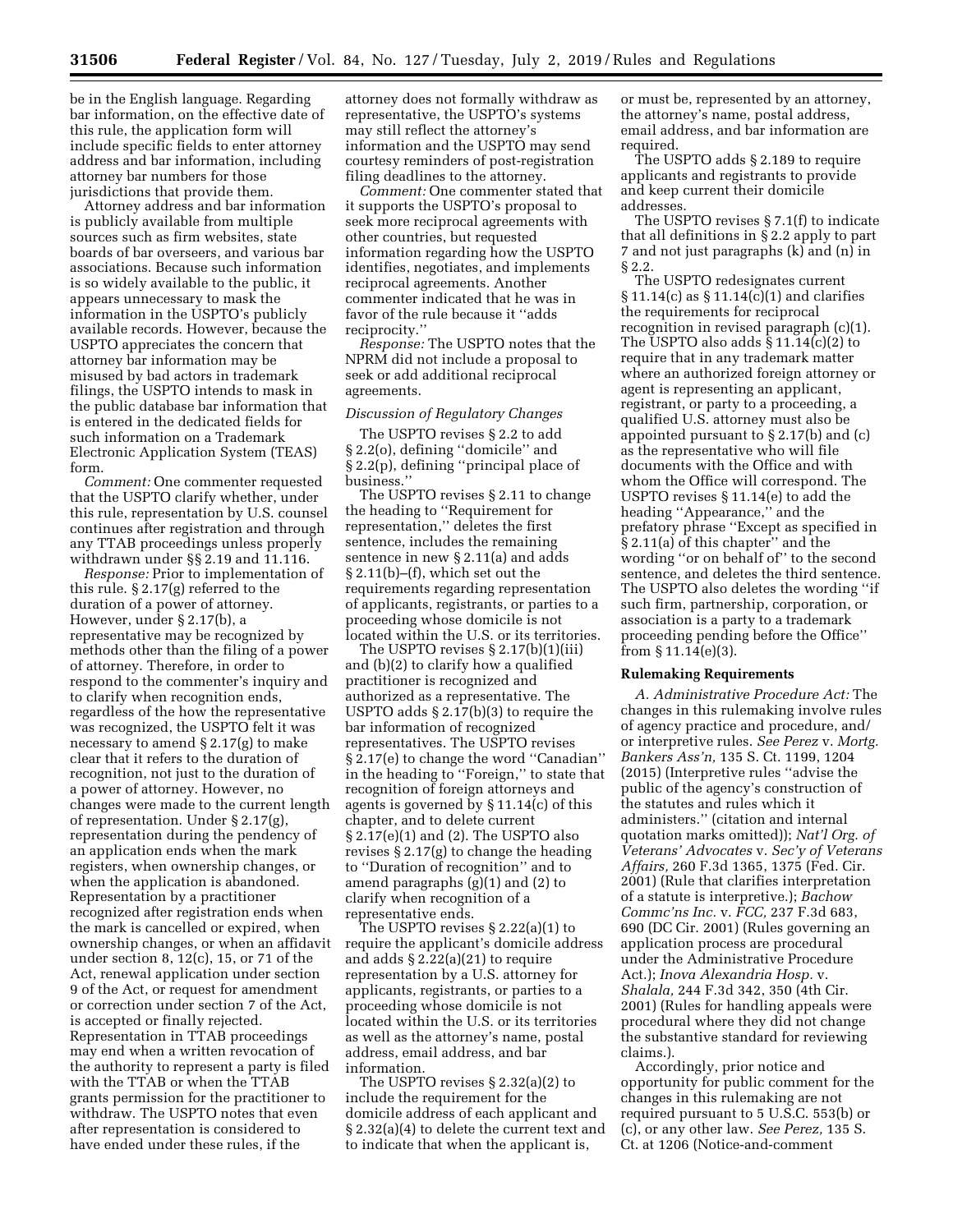procedures are required neither when an agency ''issue[s] an initial interpretive rule'' nor ''when it amends or repeals that interpretive rule.''); *Cooper Techs. Co.* v. *Dudas,* 536 F.3d 1330, 1336–37 (Fed. Cir. 2008) (stating that 5 U.S.C. 553, and thus 35 U.S.C. 2(b)(2)(B), does not require notice and comment rulemaking for ''interpretative rules, general statements of policy, or rules of agency organization, procedure, or practice'' (quoting 5 U.S.C. 553(b)(A))). However, the Office has chosen to seek public comment before implementing the rule to benefit from the public's input.

*B. Final Regulatory Flexibility Analysis:* The USPTO publishes this Final Regulatory Flexibility Analysis (FRFA) as required by the Regulatory Flexibility Act (RFA) (5 U.S.C. 601 *et seq.*) to examine the impact of the Office's changes to require U.S. counsel for foreign-domiciled applicants, registrants, and parties to a proceeding. Under the RFA, whenever an agency is required by 5 U.S.C. 553 (or any other law) to publish a notice of proposed rulemaking (NPRM), the agency must prepare and make available for public comment a FRFA, unless the agency certifies under 5 U.S.C. 605(b) that the proposed rule, if implemented, will not have a significant economic impact on a substantial number of small entities. 5 U.S.C. 603, 605. The USPTO published an Initial Flexibility Analysis (IRFA), along with the NPRM, on February 15, 2019 (84 FR 4393). The USPTO received no comments from the public directly applicable to the IFRA, as stated below in Item 2.

Items 1–6 below discuss the six items specified in  $5$  U.S.C.  $604(a)(1)$ – $(6)$  to be addressed in a FRFA. Item 6 below discusses alternatives considered by the Office.

*1. Succinct statement of the need for, and objectives of, the rule:* 

This rule requires applicants, registrants, or parties to a proceeding whose domicile is not located within the U.S. or its territories to be represented by an attorney who is an active member in good standing of the bar of the highest court of a U.S. state (including the District of Columbia and any Commonwealth or territory of the U.S.) and who is qualified to represent others before the Office in trademark matters.

The requirement for representation by a qualified U.S. attorney is in response to the increasing problem of foreign trademark applicants who purportedly are pro se and who are filing what appear to be inaccurate and even fraudulent submissions that violate the Act and/or the USPTO's rules. In the

past few years, the USPTO has seen many instances of UPL where foreign parties who are not authorized to represent trademark applicants are improperly representing foreign applicants before the USPTO. As a result, increasing numbers of foreign applicants are likely receiving inaccurate or no information about the legal requirements for trademark registration in the U.S., such as the standards for use of a mark in commerce, who can properly aver to matters and sign for the mark owner, or even who the true owner of a mark is under U.S. law. This practice raises legitimate concerns that affected applications and any resulting registrations are potentially invalid, particularly as to averments of use of the mark in U.S. commerce or intention to use the mark, and thus negatively impacts the integrity of the federal trademark register.

The requirement is also necessary to enforce compliance by all foreign applicants, registrants, and parties with U.S. statutory and regulatory requirements in trademark matters. Thus, it will not only aid the USPTO in its efforts to improve and preserve the integrity of the U.S. trademark register, but will also ensure that foreign applicants, registrants, and parties are assisted only by authorized practitioners who are subject to the USPTO's disciplinary rules.

The policy objectives of this rule are to: (1) Instill greater confidence in the public that U.S. registrations that issue to foreign applicants are not subject to invalidation for reasons such as improper signatures and use claims and (2) enable the USPTO to more effectively use available mechanisms to enforce foreign applicant compliance with statutory and regulatory requirements in trademark matters. As to the legal basis for this rule, section 41 of the Act, 15 U.S.C. 1123, as well as 35 U.S.C. 2, provide the authority for the Director to make rules and regulations for the conduct of proceedings in the Office.

*2. A statement of the significant issues raised by the public comments in response to the initial regulatory flexibility analysis, a statement of the assessment of the Agency of such issues, and a statement of any changes made in the proposed rule as a result of such comments:* 

The USPTO did not receive any public comments in response to the IRFA. However, the Office received comments about the proposed requirement for U.S. counsel, which are discussed in the preamble.

*3. The response of the Agency to any comments filed by the Chief Counsel for Advocacy of the Small Business Administration in response to the proposed rule, and a detailed statement of any change made to the proposed rule in the final rule as a result of the comments:* 

The USPTO did not receive any comments filed by the Chief Counsel for Advocacy of the Small Business Administration in response to the proposed rule.

*4. Description of and an estimate of the number of small entities to which the rule will apply or an explanation of why no such estimate is available:* 

To comply with this rule, foreign applicants, registrants, or parties are required to be represented by an attorney who is an active member in good standing of the bar of the highest court of a U.S. state (including the District of Columbia and any Commonwealth or territory of the U.S.). Applicants for a trademark are not industry specific and may consist of individuals, small businesses, nonprofit organizations, and large corporations. The USPTO does not collect or maintain statistics on smallversus large-entity applicants, registrants, or parties, and this information would be required in order to determine the number of small entities that would be affected by the proposed rule.

*5. Description of the projected reporting, recordkeeping, and other compliance requirements of the rule, including an estimate of the classes of small entities which will be subject to the requirement and the type of professional skills necessary for preparation of the report or record:* 

There are no recordkeeping requirements imposed by this rule. The reporting requirement of this rule consists of entering the attorney name, address, and bar information in the required fields on the USPTO's electronic forms or providing the information on documents submitted to the USPTO by other methods. There are no professional skills necessary for the reporting of the attorney name, address, and bar information.

To comply with this rule, applicants, registrants, and parties to a proceeding whose domicile is not located within the U.S. must hire an attorney who is an active member in good standing of the bar of the highest court of a U.S. state (including the District of Columbia and any Commonwealth or territory of the U.S.) and who is qualified under § 11.14(a), 37 CFR 11.14(a), to represent them before the Office in trademark matters.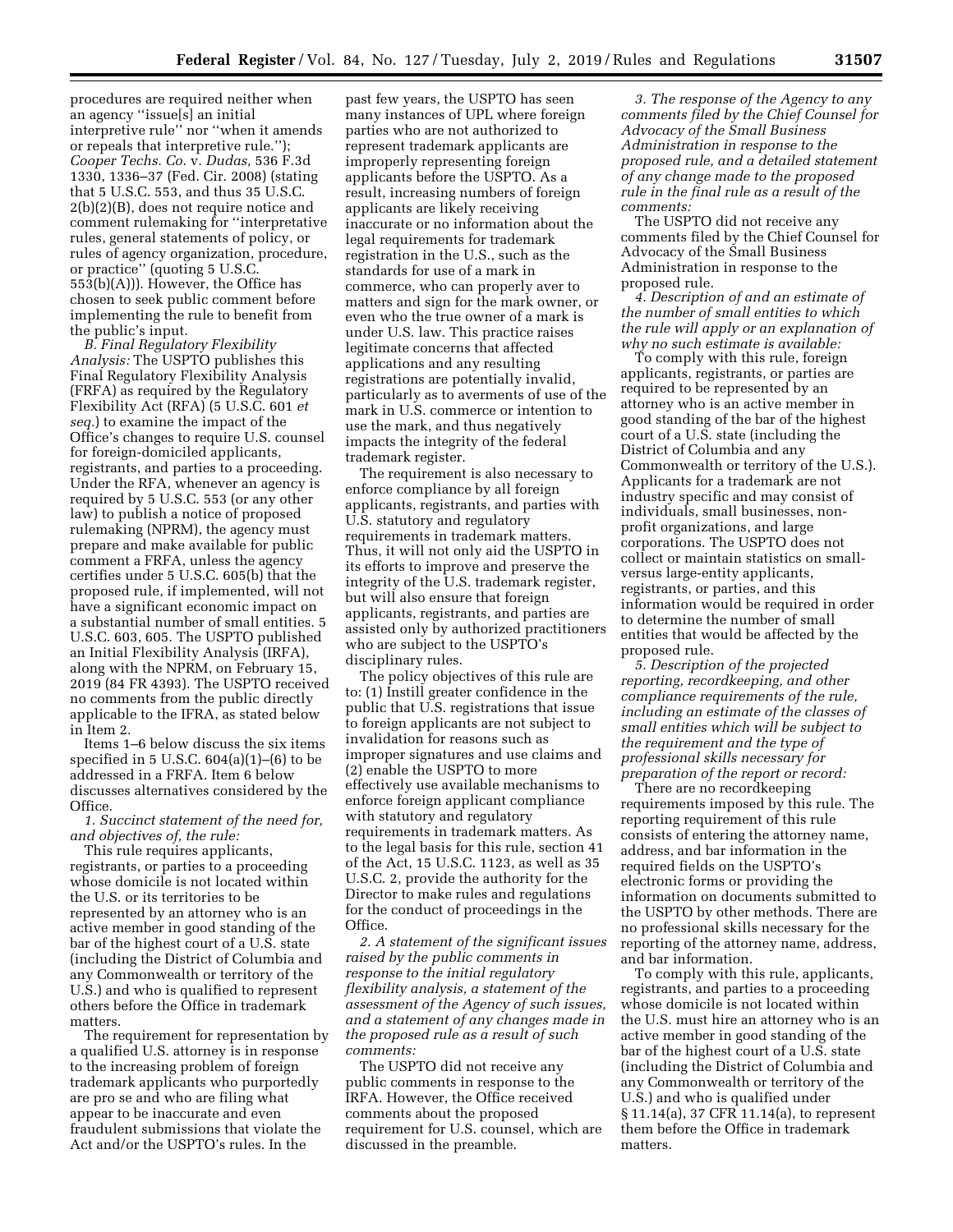*6. Description of the steps the Agency has taken to minimize the significant economic impact on small entities consistent with the stated objectives of applicable statutes, including a statement of the factual, policy, and legal reasons for selecting the alternative adopted in the final rule and why each one of the other significant alternatives to the rule considered by the Agency which affect the impact on small entities was rejected:* 

The USPTO considered three alternatives before recommending that foreign applicants, registrants, or parties be represented by a qualified U.S. attorney. The USPTO chose the alternative herein because it will enable the Office to achieve its goals effectively and efficiently. Those goals are to (1) instill greater confidence in the public that U.S. registrations that issue to foreign applicants are not subject to invalidation for reasons such as improper signatures and use claims and (2) enable the USPTO to more effectively use available mechanisms to enforce foreign applicant compliance with statutory and regulatory requirements in trademark matters.

Due to the difficulty in quantifying the intangible benefits associated with the preferred alternative, the Office provides below a discussion of the qualitative benefits to trademark applicants and registrants. One of the primary benefits of the preferred alternative is ensuring the accuracy of the trademark register. The accuracy of the trademark register as a reflection of marks that are actually in use in commerce in the U.S. for the goods/ services identified in the registrations listed therein serves a critical purpose for the public and for all registrants. By registering trademarks, the USPTO has a significant role in protecting consumers, as well as providing important benefits to American businesses, by allowing them to strengthen and safeguard their brands and related investments. Such benefits would be especially valuable for small entities for the following reasons. The public relies on the register to determine whether a chosen mark is available for use or registration. When a person's search of the register discloses a potentially confusingly similar mark, that person may incur a variety of resulting costs and burdens, such as those associated with investigating the actual use of the disclosed mark to assess any conflict, initiating proceedings to cancel the registration or oppose the application of the disclosed mark, engaging in civil litigation to resolve a dispute over the mark, or changing business plans to avoid use of the party's chosen mark. In addition,

such persons may incur costs and burdens unnecessarily if a registered mark is not actually in use in commerce in the U.S., or is not in use in commerce in connection with all the goods/ services identified in the registration. An accurate and reliable trademark register helps avoid such needless costs and burdens. A valid claim of use made as to a registered mark likewise benefits the registrant. Fraudulent or inaccurate claims of use jeopardize the validity of any resulting registration and may subject it to attack and render it vulnerable to cancellation.

The chosen alternative also addresses the increasing problem of foreign trademark applicants who purportedly are pro se and who are filing what appear to be inaccurate and possibly even fraudulent submissions that violate the Act and/or the USPTO's rules. Requiring foreign applicants, registrants, and parties to retain U.S. counsel in all trademark matters before the USPTO will likely reduce the instances of UPL and misconduct and, when misconduct does occur, it will enable OED to more effectively pursue those who are engaged in UPL and/or misconduct. The threat of a claim of UPL has not been effective with foreign applicants and the unqualified foreign individuals, attorneys, or firms advising them.

The USPTO estimated the costs for complying with the rule using FY17 filing numbers for pro se applicants and registrants with a domicile outside the U.S. or its territories, and for Madrid applicants and registrants. As discussed in the preamble, the cost estimates reflect the representation status at the time the USPTO electronic record was searched to obtain the data.

Applicants under section 1 or section 44 of the Act who are subject to this rule are required to retain U.S. counsel to meet the requirements for a complete application under § 2.32(a)(4). Based on FY17 filing numbers, if such applicants did not retain counsel prior to filing an application, the USPTO estimates that the cost for representation would be \$42,413,400. The estimated cost if such applicants had retained counsel prior to filing their applications would be \$73,800,950. Madrid applications, which are based on section 66(a) of the Act, are initially filed with the IB and subsequently transmitted to the USPTO. In FY17, the USPTO received 24,418 Madrid applications in which the applicant had an address outside the U.S. or its territories, and thus would be subject to the requirement. There is currently no provision for designating a U.S. attorney in an application submitted to the IB. Therefore, the USPTO presumes that none of the

Madrid applicants subject to the requirement would have retained U.S. counsel prior to filing. However, USPTO records indicate that at some point after filing, 14,602 of those FY17 Madrid applicants were represented by counsel. Therefore, only the remaining 9,816 Madrid applicants would be subject to the requirement to retain U.S. counsel to prosecute their applications. Therefore, the USPTO estimates the cost to all FY17 Madrid applicants to retain counsel after filing their applications as \$9,816,000. The estimated costs to FY17 pro se registrants who registered under section 1, section 44, or section 66(a) of the Act and who would be subject to the requirement to retain U.S. counsel when filing a post-registration maintenance document is \$1,018,500.

The costs to comply with this rule would be incurred by foreign applicants, registrants, and parties. This rule does not impact individuals or large or small entities with a domicile within the U.S. Moreover, this rule provides qualitative value to all applicants and registrants, as well as to consumers, because it will result in a more accurate and reliable trademark register. Under this rule, submissions will be made by practitioners subject to the disciplinary jurisdiction of OED, making it less likely that they will be signed by an unauthorized party or contain statements that are inaccurate, particularly as to any averment of use of the mark in U.S. commerce or intention to use the mark. Because it will result in a more accurate and reliable trademark register, fewer applicants, registrants, and parties will incur the costs associated with investigating the actual use of a mark to assess any conflict, initiating proceedings to cancel a registration or oppose an application, engaging in civil litigation to resolve a dispute over a mark, or changing business plans to avoid use of a chosen mark.

The second alternative considered would be to take no action at this time. This alternative was rejected because the Office has determined that the requirement is needed to accomplish the stated objectives of instilling greater confidence in the public that U.S. registrations that issue to foreign applicants are not subject to invalidation for reasons such as improper signatures and use claims and enabling the USPTO to more effectively use available mechanisms to enforce foreign applicant compliance with statutory and regulatory requirements in trademark matters.

A third alternative considered was to propose a revision to § 2.22 that would require foreign applicants to retain U.S.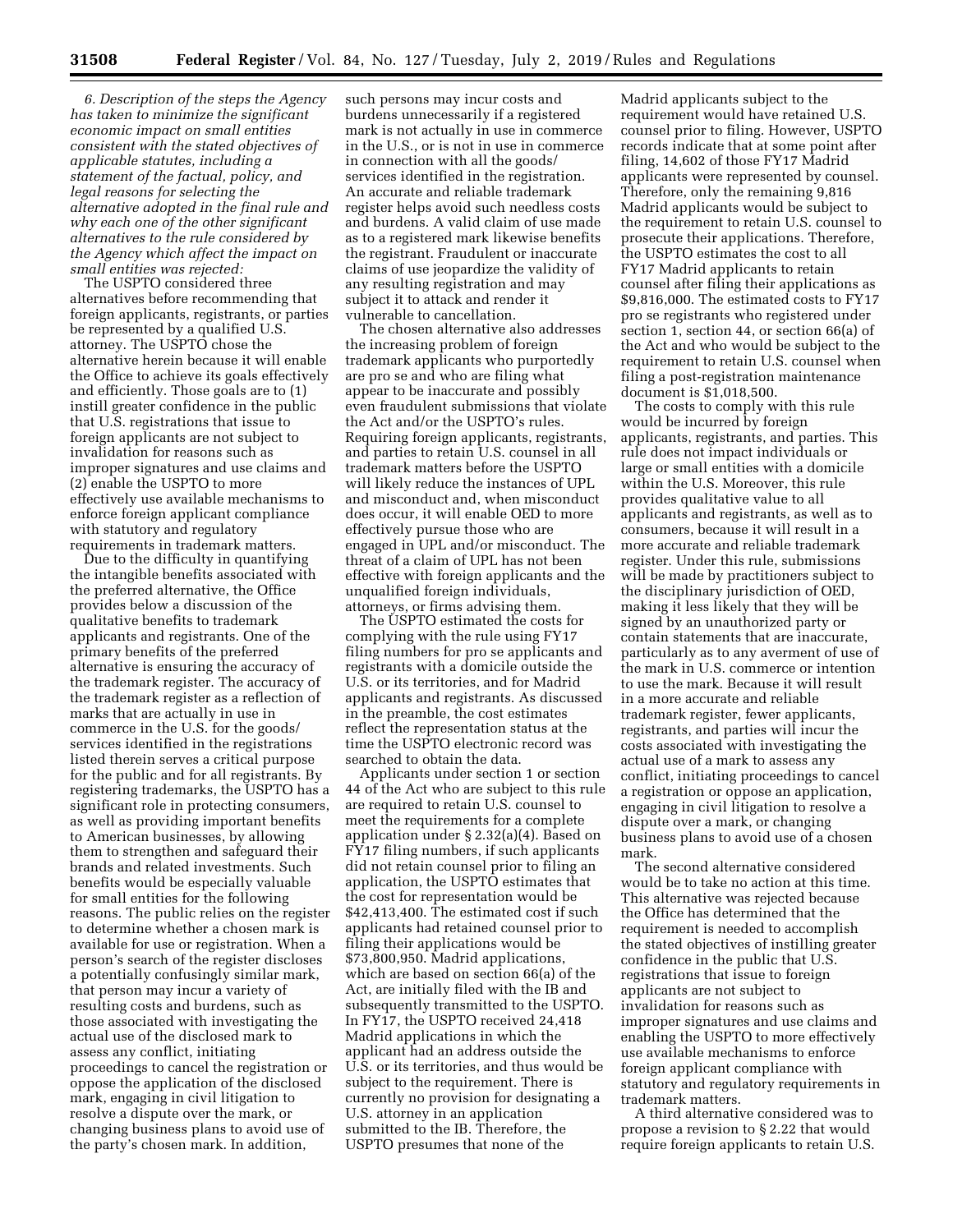counsel in order to obtain a filing date for an application under section 1 and/ or section 44 of the Act. This alternative was rejected due to international considerations. Thus, when the USPTO receives an application filed by a foreign domiciliary, with a filing basis under section 1 and/or section 44 of the Act that does not comply with the requirements of § 2.11(a), the USPTO must inform the applicant that appointment of a qualified U.S. attorney is required. Although this places an additional burden on the USPTO, it minimizes the impact of this rule on small entities. Although such entities may choose to incur the cost of retaining counsel to prepare and file an application, they would not be required to do so.

*C. Executive Order 12866 (Regulatory Planning and Review):* This rulemaking has been determined to be significant for purposes of Executive Order 12866 (Sept. 30, 1993).

*D. Executive Order 13563 (Improving Regulation and Regulatory Review):* The Office has complied with Executive Order 13563 (Jan. 18, 2011). Specifically, the Office has, to the extent feasible and applicable: (1) Made a reasoned determination that the benefits justify the costs of the rule; (2) tailored the rule to impose the least burden on society consistent with obtaining the regulatory objectives; (3) selected a regulatory approach that maximizes net benefits; (4) specified performance objectives; (5) identified and assessed available alternatives; (6) involved the public in an open exchange of information and perspectives among experts in relevant disciplines, affected stakeholders in the private sector and the public as a whole, and provided online access to the rulemaking docket; (7) attempted to promote coordination, simplification, and harmonization across government agencies and identified goals designed to promote innovation; (8) considered approaches that reduce burdens and maintain flexibility and freedom of choice for the public; and (9) ensured the objectivity of scientific and technological information and processes.

*E. Executive Order 13771 (Reducing Regulation and Controlling Regulatory Costs):* This rule is not subject to the requirements of Executive Order 13771 (Jan. 30, 2017) because it is expected to result in no more than *de minimis* costs to citizens and residents of the United States.

*F. Executive Order 13132 (Federalism):* This rulemaking does not contain policies with federalism implications sufficient to warrant preparation of a Federalism Assessment under Executive Order 13132 (Aug. 4, 1999).

*G. Executive Order 13175 (Tribal Consultation):* This rulemaking will not: (1) Have substantial direct effects on one or more Indian tribes; (2) impose substantial direct compliance costs on Indian tribal governments; or (3) preempt tribal law. Therefore, a tribal summary impact statement is not required under Executive Order 13175 (Nov. 6, 2000).

*H. Executive Order 13211 (Energy Effects):* This rulemaking is not a significant energy action under Executive Order 13211 because this rulemaking is not likely to have a significant adverse effect on the supply, distribution, or use of energy. Therefore, a Statement of Energy Effects is not required under Executive Order 13211 (May 18, 2001).

*I. Executive Order 12988 (Civil Justice Reform):* This rulemaking meets applicable standards to minimize litigation, eliminate ambiguity, and reduce burden as set forth in sections 3(a) and 3(b)(2) of Executive Order 12988 (Feb. 5, 1996).

*J. Executive Order 13045 (Protection of Children):* This rulemaking does not concern an environmental risk to health or safety that may disproportionately affect children under Executive Order 13045 (Apr. 21, 1997).

*K. Executive Order 12630 (Taking of Private Property):* This rulemaking will not affect a taking of private property or otherwise have taking implications under Executive Order 12630 (Mar. 15, 1988).

*L. Congressional Review Act:* Under the Congressional Review Act provisions of the Small Business Regulatory Enforcement Fairness Act of 1996 (5 U.S.C. 801 *et seq.*), prior to issuing any final rule, the USPTO will submit a report containing the final rule and other required information to the United States Senate, the United States House of Representatives, and the Comptroller General of the Government Accountability Office. The changes in this notice are not expected to result in an annual effect on the economy of 100 million dollars or more, a major increase in costs or prices, or significant adverse effects on competition, employment, investment, productivity, innovation, or the ability of United States-based enterprises to compete with foreignbased enterprises in domestic and export markets. Therefore, this notice is not expected to result in a ''major rule'' as defined in 5 U.S.C. 804(2).

*M. Unfunded Mandates Reform Act of 1995:* The changes set forth in this notice do not involve a Federal intergovernmental mandate that will

result in the expenditure by State, local, and tribal governments, in the aggregate, of 100 million dollars (as adjusted) or more in any one year, or a Federal private sector mandate that will result in the expenditure by the private sector of 100 million dollars (as adjusted) or more in any one year, and will not significantly or uniquely affect small governments. Therefore, no actions are necessary under the provisions of the Unfunded Mandates Reform Act of 1995. *See* 2 U.S.C. 1501 *et seq.* 

*N. National Environmental Policy Act:* This rulemaking will not have any effect on the quality of the environment and is thus categorically excluded from review under the National Environmental Policy Act of 1969. *See*  42 U.S.C. 4321 *et seq.* 

*O. National Technology Transfer and Advancement Act:* The requirements of section 12(d) of the National Technology Transfer and Advancement Act of 1995 (15 U.S.C. 272 note) are not applicable because this rulemaking does not contain provisions that involve the use of technical standards.

*P. Paperwork Reduction Act:* This rulemaking involves information collection requirements that are subject to review by the Office of Management and Budget (OMB) under the Paperwork Reduction Act of 1995 (44 U.S.C. 3501 *et seq.*). The collection of information involved in this rule has been reviewed and previously approved by OMB under control numbers 0651–0009, 0651–0050, 0651–0051, 0651–0054, 0651–0055, 0651–0056, and 0651–0061. We estimate that 41,000 applications will have an additional burden of 5 minutes due to this rulemaking, adding in 3,000 burden hours across all trademark collections.

Notwithstanding any other provision of law, no person is required to respond to nor shall a person be subject to a penalty for failure to comply with a collection of information subject to the requirements of the Paperwork Reduction Act unless that collection of information displays a currently valid OMB control number.

#### **List of Subjects**

#### *37 CFR Part 2*

Administrative practice and procedure, Courts, Lawyers, Trademarks.

#### *37 CFR Part 7*

Administrative practice and procedure, International registration, Trademarks.

#### *37 CFR Part 11*

Administrative practice and procedure, Inventions and patents,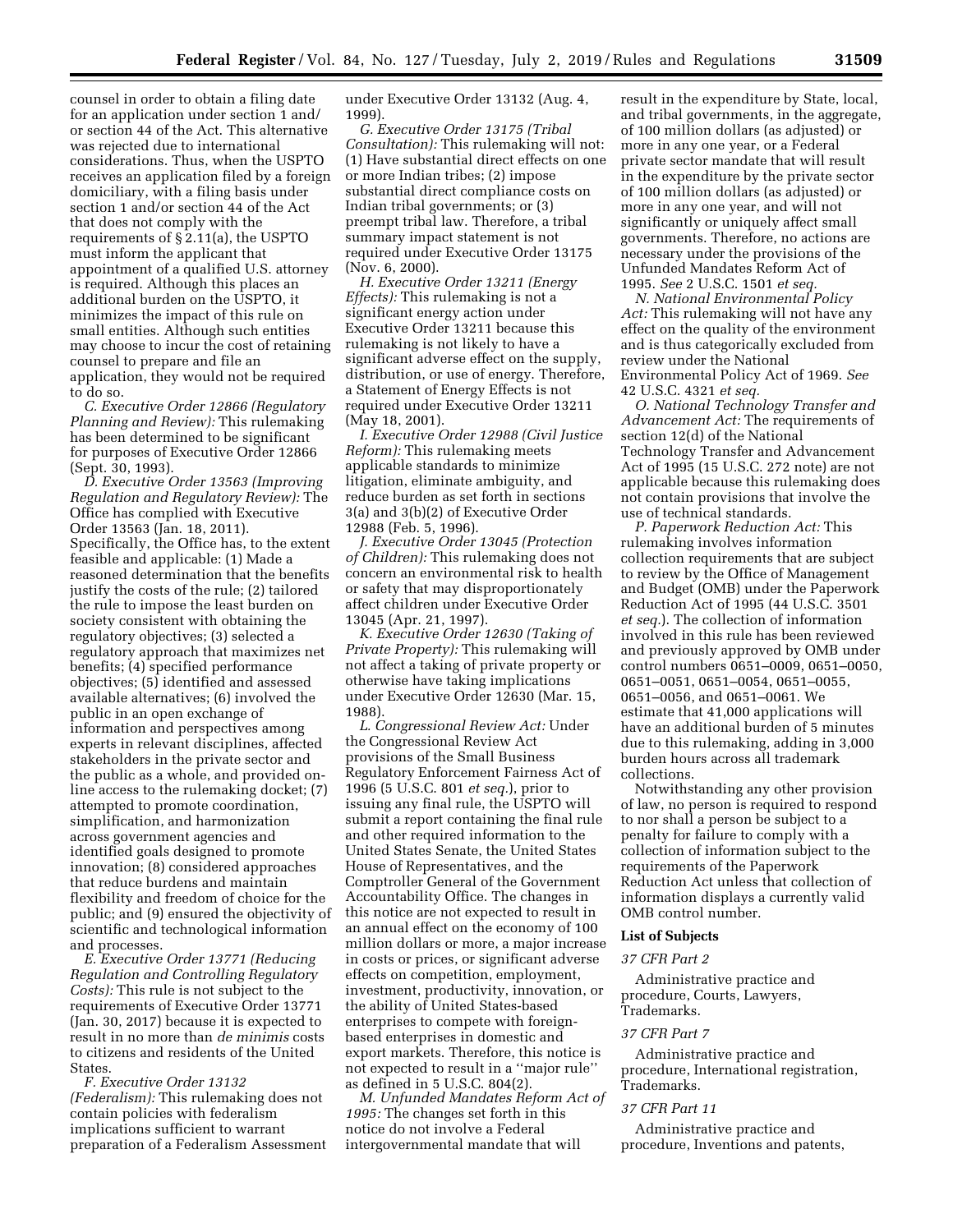Lawyers, Reporting and recordkeeping requirements, Trademarks.

For the reasons stated in the preamble and under the authority contained in 15 U.S.C. 1123 and 35 U.S.C. 2, as amended, the Office amends parts 2, 7, and 11 of title 37 as follows:

# **PART 2—RULES OF PRACTICE IN TRADEMARK CASES**

■ 1. The authority citation for 37 CFR part 2 continues to read as follows:

**Authority:** 15 U.S.C. 1123 and 35 U.S.C. 2 unless otherwise noted. Sec. 2.99 also issued under secs. 16, 17, 60 Stat. 434; 15 U.S.C. 1066, 1067.

■ 2. Amend § 2.2 by adding paragraphs (o) and (p) to read as follows:

### **§ 2.2 Definitions.**

\* \* \* \* \*

(o) The term *domicile* as used in this part means the permanent legal place of residence of a natural person or the principal place of business of a juristic entity.

(p) The term *principal place of business* as used in this part means the location of a juristic entity's headquarters where the entity's senior executives or officers ordinarily direct and control the entity's activities and is usually the center from where other locations are controlled.

■ 3. Revise § 2.11 to read as follows:

### **§ 2.11 Requirement for representation.**

(a) An applicant, registrant, or party to a proceeding whose domicile is not located within the United States or its territories must be represented by an attorney, as defined in § 11.1 of this chapter, who is qualified to practice under § 11.14 of this chapter. The Office cannot aid in the selection of an attorney.

(b) The Office may require an applicant, registrant, or party to a proceeding to furnish such information or declarations as may be reasonably necessary to the proper determination of whether the applicant, registrant, or party is subject to the requirement in paragraph (a) of this section.

(c) An applicant, registrant, or party to a proceeding may be required to state whether assistance within the scope of § 11.5(b)(2) of this chapter was received in a trademark matter before the Office and, if so, to disclose the name(s) of the person(s) providing such assistance and whether any compensation was given or charged.

(d) Failure to respond to requirements issued pursuant to paragraphs (a) through (c) of this section is governed by § 2.65.

(e) Providing false, fictitious, or fraudulent information in connection with the requirements of paragraphs (a) through (c) of this section shall be deemed submitting a paper for an improper purpose, in violation of § 11.18(b) of this chapter, and subject to the sanctions and actions provided in § 11.18(c).

(f) Notwithstanding  $\S 2.63(b)(2)(ii)$ , if an Office action maintains only requirements under paragraphs (a), (b), and/or (c) of this section, or only requirements under paragraphs (a), (b), and/or (c) of this section and the requirement for a processing fee under § 2.22(c), the requirements may be reviewed only by filing a petition to the Director under § 2.146.

■ 4. Revise § 2.17 to read as follows:

### **§ 2.17 Recognition for representation.**

(a) *Authority to practice in trademark cases.* Only an individual qualified to practice under § 11.14 of this chapter may represent an applicant, registrant, or party to a proceeding before the Office in a trademark case.

(b)(1) *Recognition of practitioner as representative.* To be recognized as a representative in a trademark case, a practitioner qualified under § 11.14 of this chapter may:

(i) File a power of attorney that meets the requirements of paragraph (c) of this section;

(ii) Sign a document on behalf of an applicant, registrant, or party to a proceeding who is not already represented by a practitioner qualified under § 11.14 of this chapter from a different firm; or

(iii) Appear by being identified as the representative in a document submitted to the Office on behalf of an applicant, registrant, or party to a proceeding who is not already represented by a practitioner qualified under § 11.14 of this chapter from a different firm.

(2) *Authorization to represent.* When a practitioner qualified under § 11.14 of this chapter signs a document or appears pursuant to paragraph (b) of this section, his or her signature or appearance shall constitute a representation to the Office that he or she is authorized to represent the person or entity on whose behalf he or she acts. The Office may require further proof of authority to act in a representative capacity.

(3) *Bar information required.* A practitioner qualified under § 11.14(a) of this chapter will be required to provide the name of a State, as defined in § 11.1 of this chapter, in which he or she is an active member in good standing, the date of admission to the bar of the named State, and the bar license

number, if one is issued by the named State. The practitioner may be required to provide evidence that he or she is an active member in good standing of the bar of the specified State.

(c) *Requirements for power of attorney.* A power of attorney must:

(1) Designate by name at least one practitioner meeting the requirements of § 11.14 of this chapter; and

(2) Be signed by the individual applicant, registrant, or party to a proceeding pending before the Office, or by someone with legal authority to bind the applicant, registrant, or party (*e.g.,* a corporate officer or general partner of a partnership). In the case of joint applicants or joint registrants, all must sign. Once the applicant, registrant, or party has designated a practitioner(s) qualified to practice under § 11.14 of this chapter, that practitioner may sign an associate power of attorney appointing another qualified practitioner(s) as an additional person(s) authorized to represent the applicant, registrant, or party. If the applicant, registrant, or party revokes the original power of attorney (§ 2.19(a)), the revocation discharges any associate power signed by the practitioner whose power has been revoked. If the practitioner who signed an associate power withdraws (§ 2.19(b)), the withdrawal discharges any associate power signed by the withdrawing practitioner upon acceptance of the request for withdrawal by the Office.

(d) *Power of attorney relating to multiple applications or registrations.*  (1) The owner of an application or registration may appoint a practitioner(s) qualified to practice under § 11.14 of this chapter to represent the owner for all existing applications or registrations that have the identical owner name and attorney through TEAS.

(2) The owner of an application or registration may file a power of attorney that relates to more than one trademark application or registration, or to all existing and future applications and registrations of that owner, on paper. A person relying on such a power of attorney must:

(i) Include a copy of the previously filed power of attorney; or

(ii) Refer to the power of attorney, specifying the filing date of the previously filed power of attorney; the application serial number (if known), registration number, or inter partes proceeding number for which the original power of attorney was filed; and the name of the person who signed the power of attorney; or, if the application serial number is not known, submit a